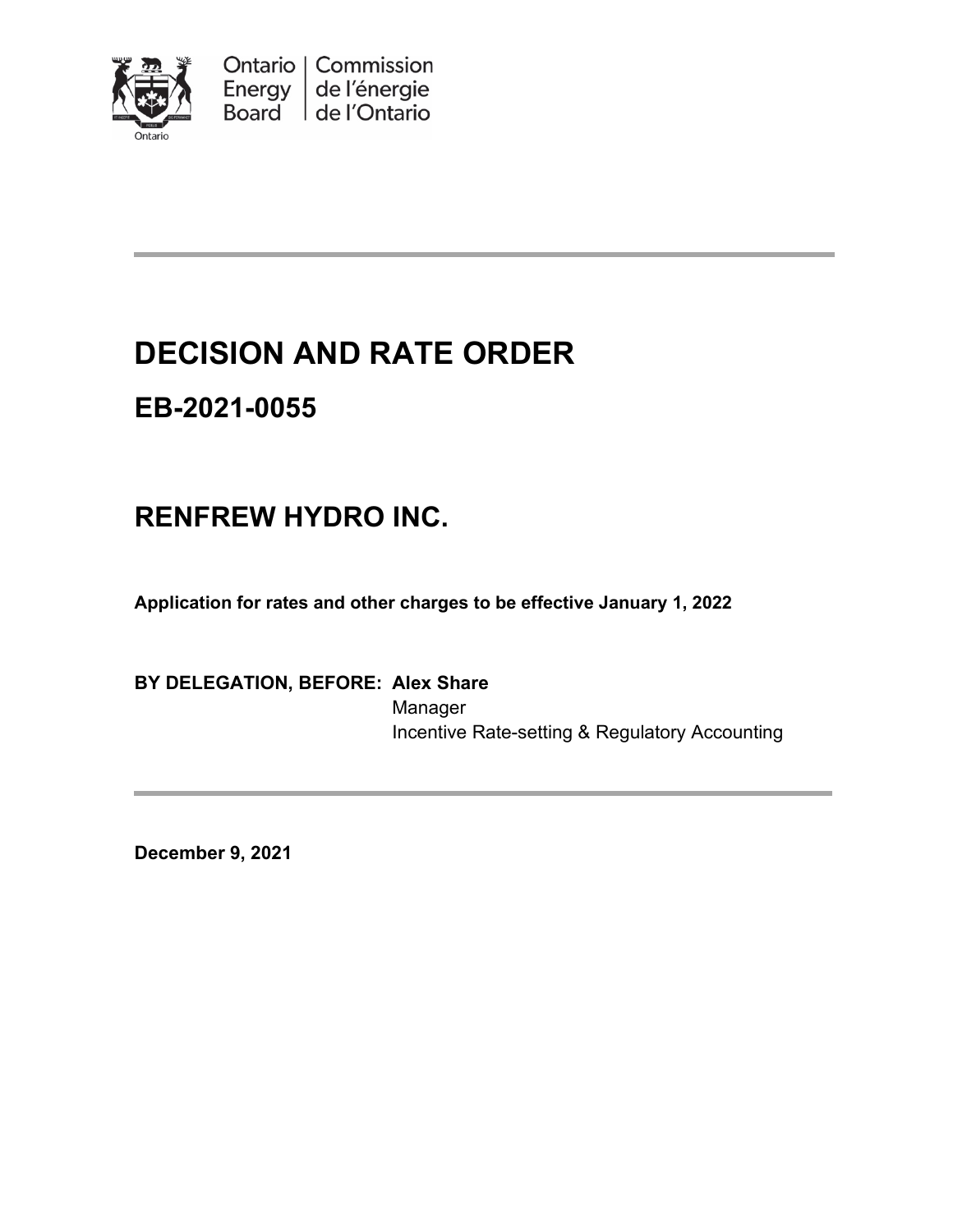## **1 OVERVIEW**

The Ontario Energy Board is approving changes to the rates that Renfrew Hydro Inc. (Renfrew Hydro) charges to distribute electricity to its customers, effective January 1, 2022.

As a result of this Decision, there will be a monthly total bill decrease of \$0.47 for a residential customer consuming 750 kWh, effective January 1, 2022. This change does not factor in applicable taxes or the Ontario Electricity Rebate.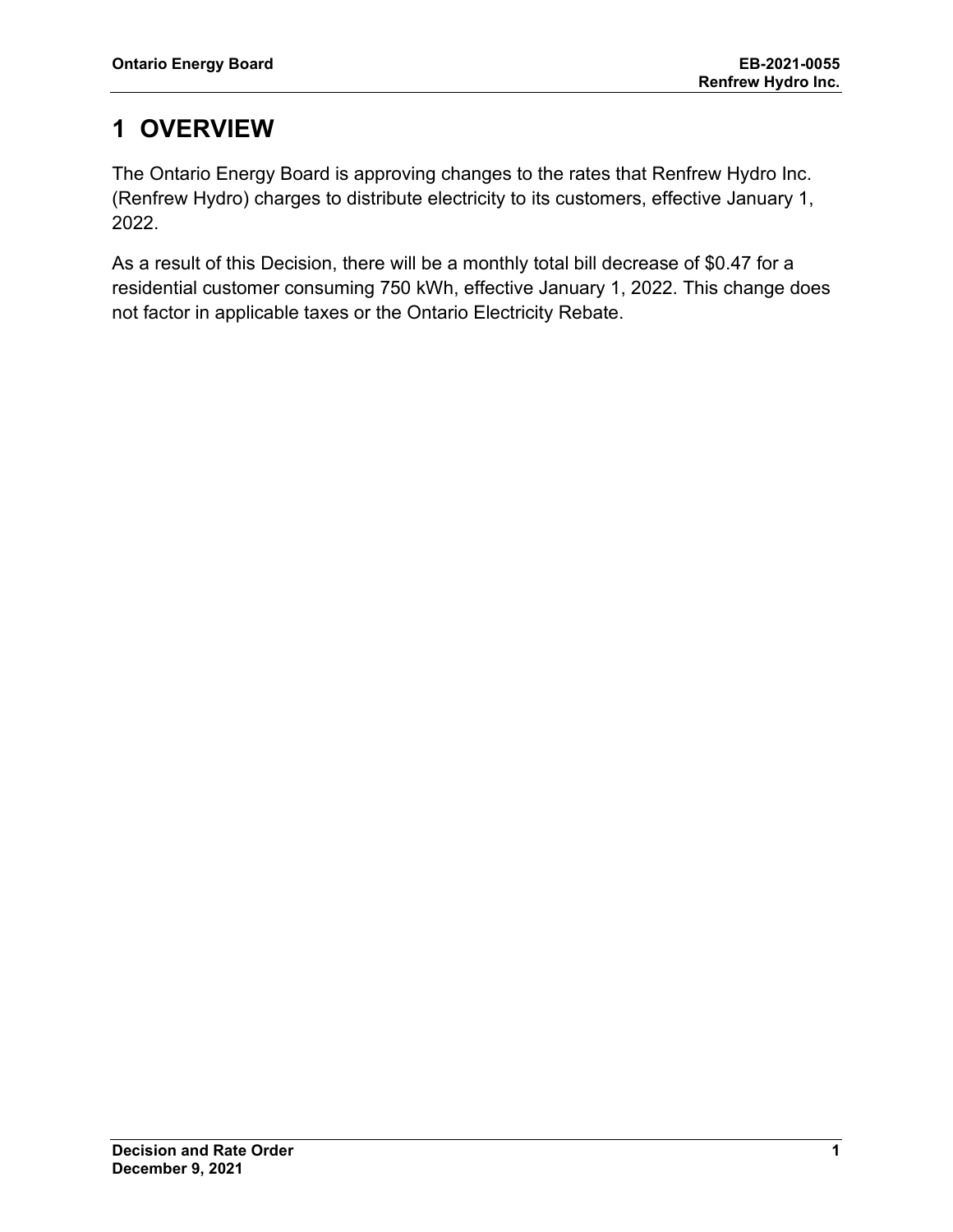## **2 CONTEXT AND PROCESS**

Renfrew Hydro filed its application on August 18, 2021 under section 78 of the *Ontario Energy Board Act, 1998* and in accordance with Chapter 3 of the OEB's *[Filing](https://www.oeb.ca/sites/default/files/Chapter-3-Filing-Requirements-20200514.pdf)  [Requirements for Incentive Rate-Setting Applications](https://www.oeb.ca/sites/default/files/Chapter-3-Filing-Requirements-20200514.pdf)*. The application was based on the Price Cap Incentive Rate-setting (Price Cap IR) option.

The Price Cap IR option is one of three incentive rate-setting mechanisms (IRM) approved by the OEB.<sup>[1](#page-2-0)</sup> It involves the setting of rates through a cost of service application in the first year and mechanistic price cap adjustments which may be approved through IRM applications in each of the ensuing four adjustment years.

The OEB follows a standardized and streamlined process for hearing IRM applications filed under Price Cap IR. In each adjustment year of a Price Cap IR term, the OEB prepares a Rate Generator Model that includes, as a placeholder, information from the distributor's past proceedings and annual reporting requirements. A distributor will then review, complete, and include the model with its application, and may update the model during the proceeding to make any necessary corrections or to incorporate new ratesetting parameters as they become available.

Renfrew Hydro serves approximately 4,300 mostly residential and commercial electricity customers in The Town of Renfrew.

The application was supported by pre-filed written evidence and a completed Rate Generator Model and as required during the proceeding, Renfrew Hydro updated and clarified the evidence.

<span id="page-2-0"></span><sup>1</sup> Each of these options is explained in the OEB's *[Handbook for Utility Rate Applications](https://www.oeb.ca/industry/rules-codes-and-requirements/handbook-utility-rate-applications)*.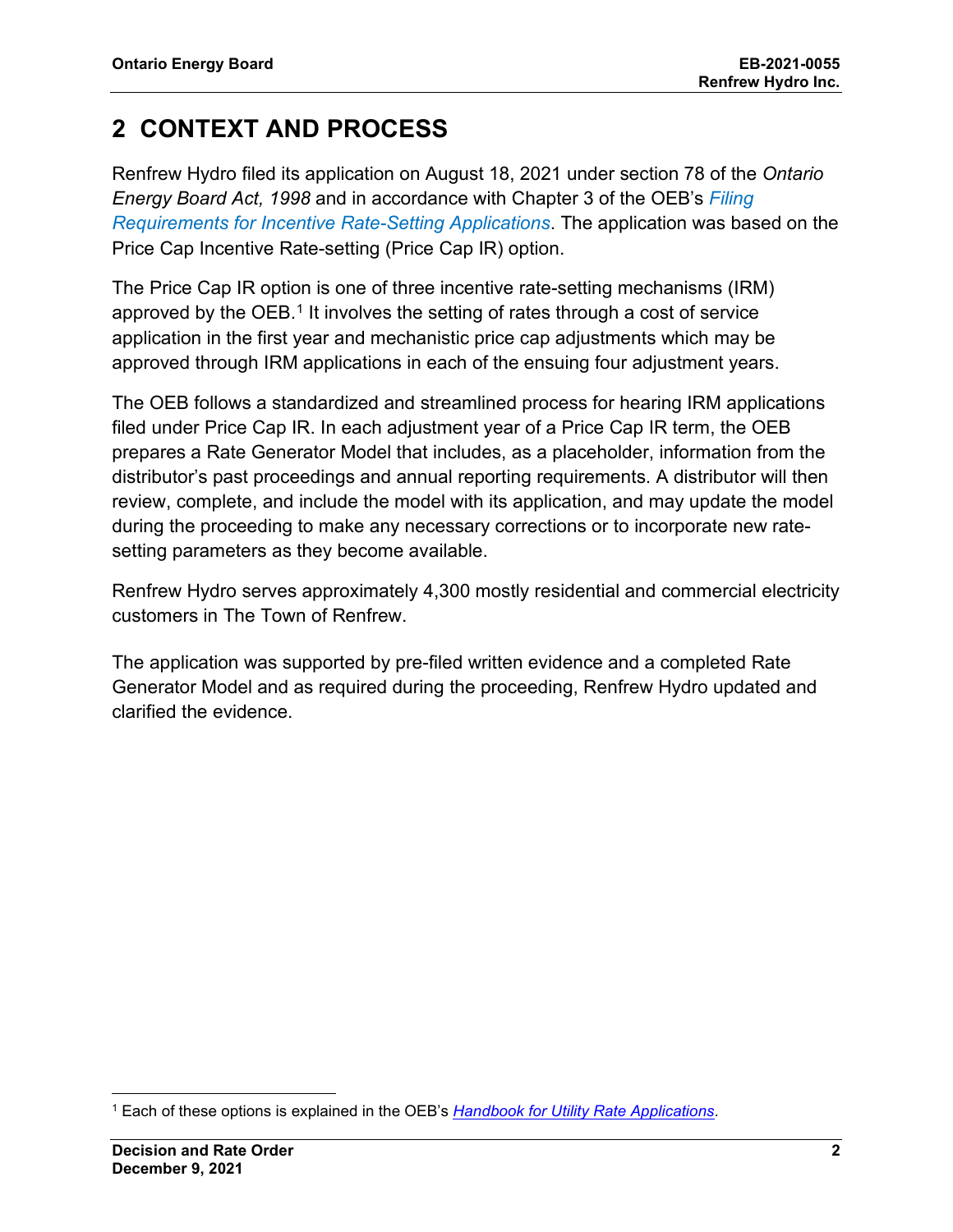## **3 DECISION OUTLINE**

Each of the following issues is addressed in this Decision, together with the OEB's findings.

- Annual Adjustment Mechanism
- Shared Tax Adjustments
- Retail Transmission Service Rates
- Group 1 Deferral and Variance Accounts

Instructions for implementing Renfrew Hydro's new rates and charges are set out in the final section of this Decision.

This Decision does not address rates and charges approved by the OEB in prior proceedings, such as specific service charges<sup>[2](#page-3-0)</sup> and loss factors, which are out of scope of an IRM proceeding and for which no further approvals are required to continue to include them on the distributor's Tariff of Rates and Charges.

<span id="page-3-0"></span> $2$  Certain service charges are subject to annual inflationary adjustments to be determined by the OEB through a generic order. For example, the Decision and Order EB-2021-0301, issued November 25, 2021 established the adjustment for energy retailer service charges, effective January 1, 2022; and the Order EB-2020-0288, issued December 10, 2020, set the Wireline Pole Attachment Charge for January 1, 2021 on an interim basis.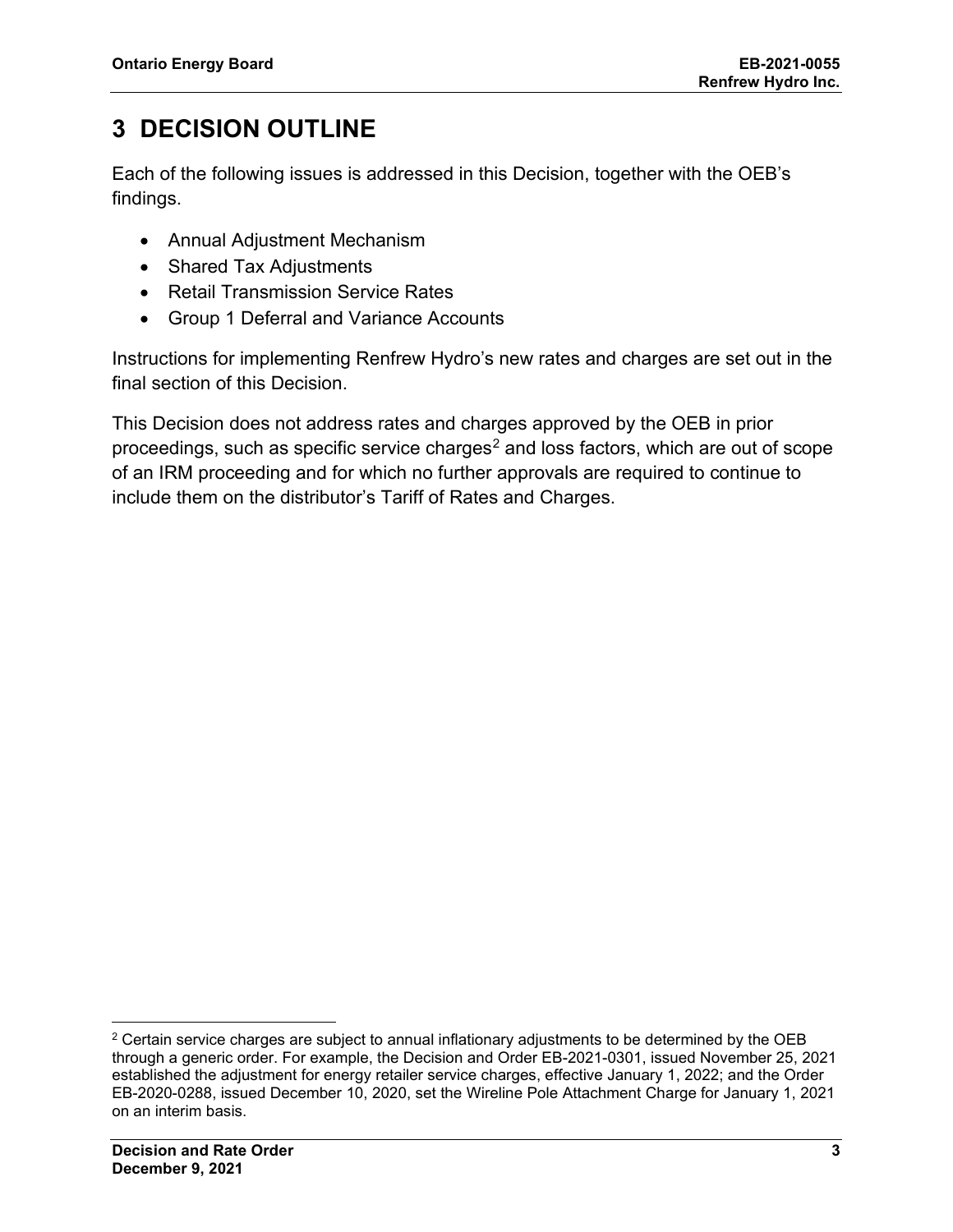## **4 ANNUAL ADJUSTMENT MECHANISM**

Renfrew Hydro has applied to change its rates, effective January 1, 2022, based on a mechanistic rate adjustment using the OEB-approved **inflation minus X-factor** formula applicable to IRM applications. The adjustment applies to distribution rates (fixed and variable) uniformly across all customer classes.<sup>[3](#page-4-0)</sup>

The components of the Price Cap IR adjustment formula applicable to Renfrew Hydro are set out in the table below. Inserting these components into the formula results in a 3.00% increase to Renfrew Hydro's rates: **3.00%** *=* **3.30% - (0.00% + 0.30%)**.

|                               | <b>Components</b>                         | <b>Amount</b> |
|-------------------------------|-------------------------------------------|---------------|
| Inflation Factor <sup>4</sup> |                                           | 3.30%         |
| X-Factor                      | Productivity <sup>5</sup>                 | $0.00\%$      |
|                               | Stretch (0.00% to $0.60\%$ ) <sup>6</sup> | 0.30%         |

### **Table 4.1: Price Cap IR Adjustment Formula**

An inflation factor of 3.30% applies to all IRM applications for the 2022 rate year.

On August 6, 2021, the OEB issued a Notice on its own motion to initiate a proceeding to consider the inflation factor to be used to set rates for electricity transmitters and electricity and natural gas distributors for the year 2022. The OEB issued its Decision and Order on November 18, 2021, establishing the 2022 inflation factor.

The X-factor is the sum of the productivity factor and the stretch factor. It is a productivity offset that varies among different groupings of distributors. Subtracting the X-factor from inflation ensures that rates decline in real, constant-dollar terms, providing distributors with a tangible incentive to improve efficiency or else experience declining net income. The productivity component of the X-factor is based on industry conditions over a historical study period and applies to all IRM applications for the 2022 rate year.

<span id="page-4-0"></span><sup>&</sup>lt;sup>3</sup> The adjustment does not apply to the following components of delivery rates: rate riders, rate adders, low voltage service charges, retail transmission service rates, wholesale market service rate, smart metering entity charge, rural or remote electricity rate protection charge, standard supply service – administrative charge, transformation and primary metering allowances, loss factors, specific service charges, microFIT charge, and retail service charges.

<span id="page-4-1"></span><sup>4</sup> EB-2021-0212, Decision and Order, November 18, 2021

<span id="page-4-2"></span><sup>5</sup> Report of the Ontario Energy Board – "Rate Setting Parameters and Benchmarking under the Renewed Regulatory Framework for Ontario's Electricity Distributors", EB-2010-0379, December 4, 2013

<span id="page-4-4"></span><span id="page-4-3"></span><sup>6</sup> Report to the Ontario Energy Board – "Empirical Research in Support of Incentive Rate-Setting: 2020 Benchmarking Update", prepared by Pacific Economics Group LLC., August 2021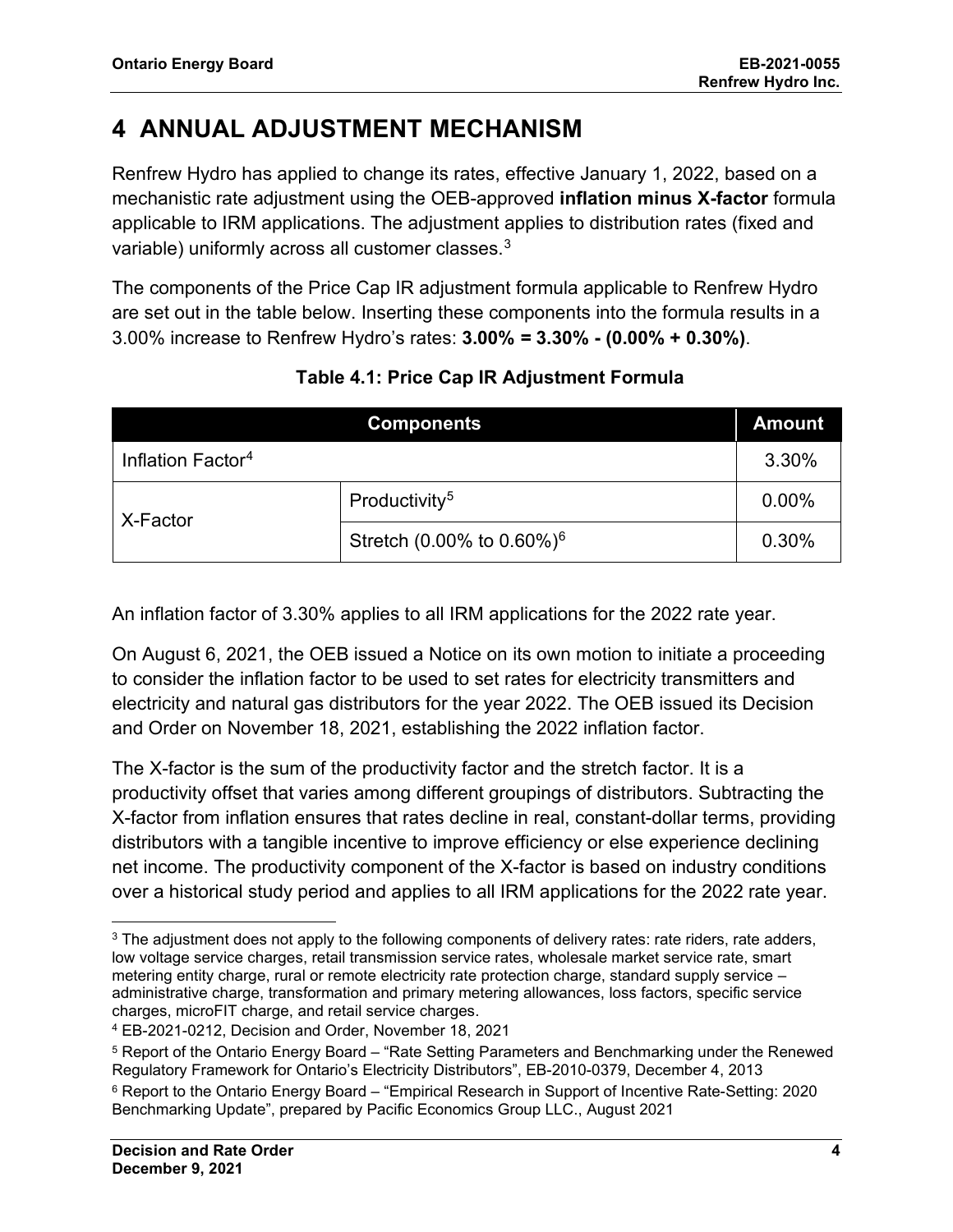The stretch factor component of the X-factor is distributor specific. The OEB has established five stretch factor groupings, each within a range from 0.00% to 0.60%. The stretch factor assigned to any particular distributor is based on the distributor's total cost performance as benchmarked against other distributors in Ontario. The stretch factor assigned to Renfrew Hydro is 0.30%, resulting in a rate adjustment of 3.00%.

### **Findings**

Renfrew Hydro's request for a 3.00% rate adjustment is in accordance with the annually updated parameters set by the OEB. The adjustment is approved, and Renfrew Hydro's new rates shall be effective January 1, 2022.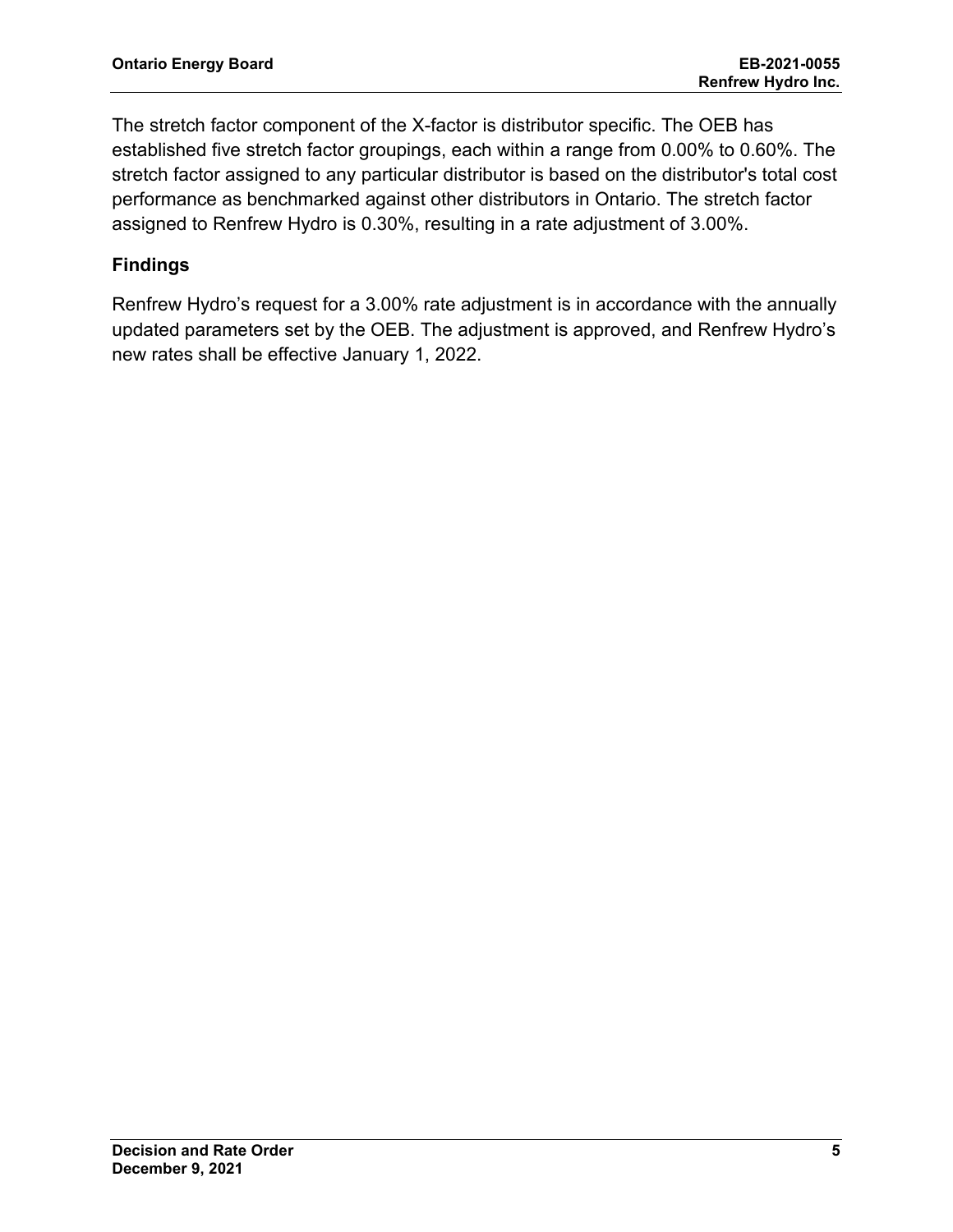## **5 SHARED TAX ADJUSTMENTS**

In any adjustment year of an IRM term, a change in legislation may result in a change to the amount of taxes payable by a distributor. The impacts of such legislated tax changes are shared equally between shareholders and customers.<sup>[7](#page-6-0)</sup> The shared tax change amount, whether in the form of a credit or a debit, will be assigned to customer rate classes in the same proportions as the OEB-approved distribution revenue by rate class from the distributor's last cost of service proceeding.

The application identifies a total tax decrease of \$4,524, resulting in a shared amount of \$2,262 to be refunded to ratepayers.

This allocated tax sharing amount does not produce a rate rider to the fourth decimal place, in one or more rate classes. In such situations where the Rate Generator Model does not compute rate riders, distributors are required to transfer the entire OEBapproved tax sharing amount into the Disposition and Recovery of Regulatory Balances Control Account (Account 1595) for disposition at a later date.

### **Findings**

The OEB approves the tax refund of \$2,262.

As the allocated tax sharing amount does not produce a rate rider in one or more rate classes, the OEB directs Renfrew Hydro to record the credit amount of \$2,262 into Account 1595 - Sub-account Principal Balances Approved for Disposition in 2022.

<span id="page-6-0"></span> $7$  On July 25, 2019, the OEB issued a [letter](https://www.oeb.ca/sites/default/files/OEBltr-Acctng-Guidance-Bill-C97-20190725.pdf) providing accounting guidance with respect to changes in capital cost allowance (CCA) rules. The guidance provides that impacts from changes in CCA rules will not be assessed in IRM proceedings, and that any request for disposition of amounts related to CCA changes is to be deferred to the distributor's next cost of service rate proceeding. A distributor's request for disposition of shared tax adjustment amounts in an IRM application should, therefore, be comprised only of impacts for tax changes unrelated to CCA.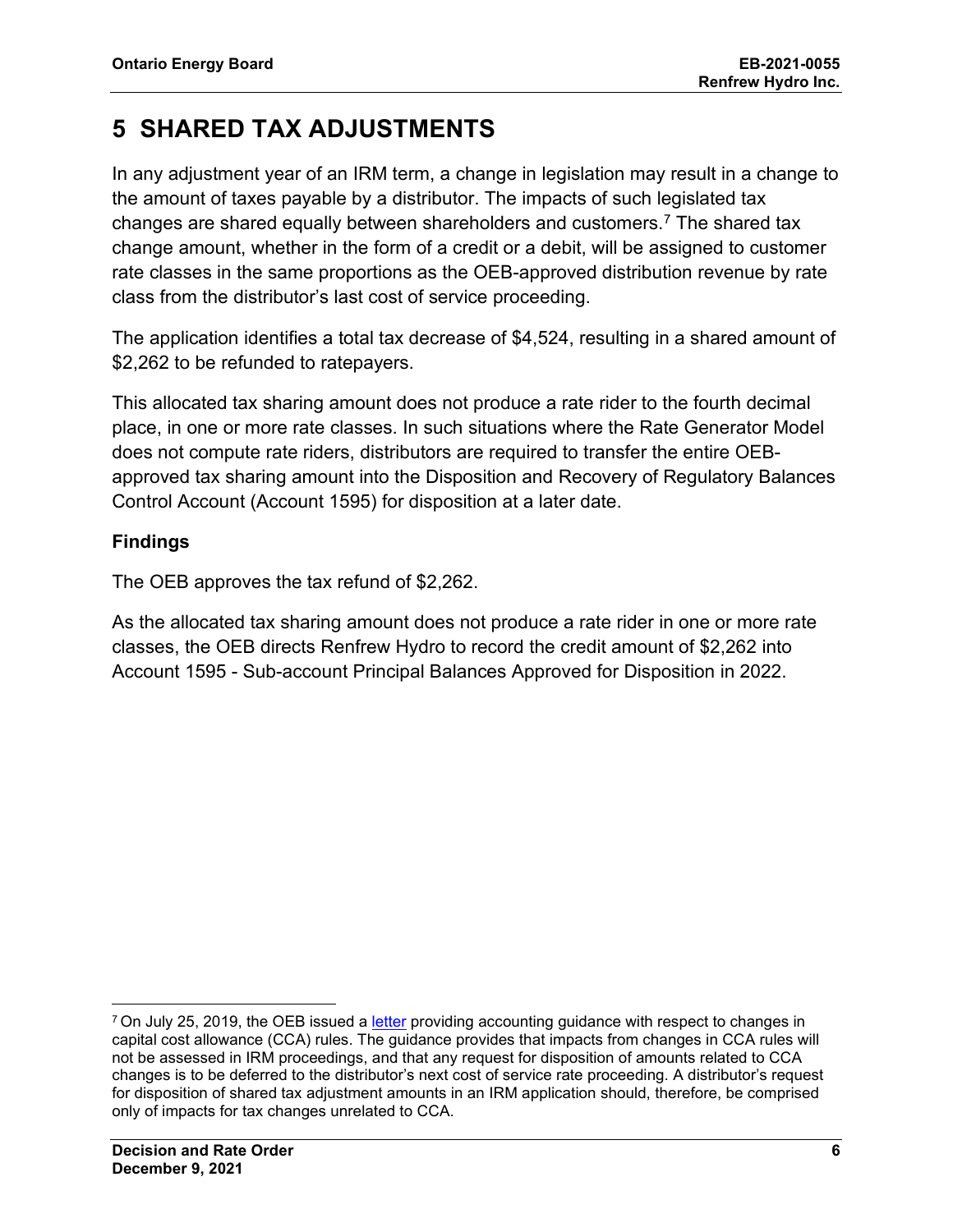## **6 RETAIL TRANSMISSION SERVICE RATES**

Renfrew Hydro is fully embedded within Hydro One Networks Inc.'s distribution system.

To recover its cost of transmission services, Renfrew Hydro requests approval to adjust the retail transmission service rates (RTSRs) that it charges its customers in accordance with the host distributor RTSRs currently in effect.

### **Findings**

Renfrew Hydro's proposed adjustment to its RTSRs is approved. The RTSRs were adjusted based on the current OEB-approved host-RTSRs. $^8$  $^8$ 

Host-RTSRs are typically approved annually by the OEB. In the event that new host-RTSRs take effect during Renfrew Hydro's 2022 rate year, any resulting differences (from the prior-approved host-RTSRs) are to be captured in Retail Settlement Variance Accounts 1584 (Retail Transmission Network Charge) and 1586 (Retail Transmission Connection Charge).

<span id="page-7-0"></span><sup>8</sup> EB-2021-0030, Decision and Rate Order, December 17, 2020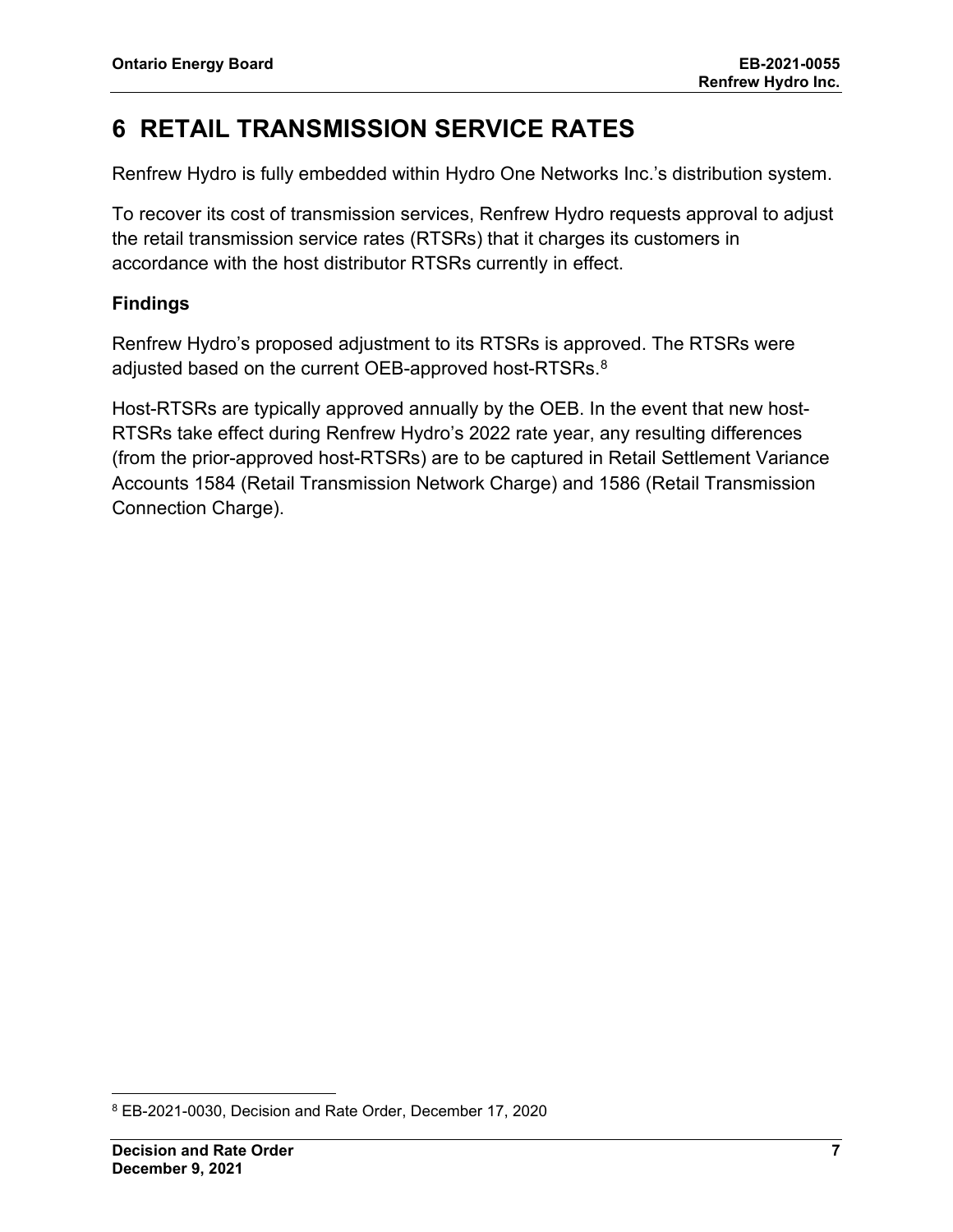## **7 GROUP 1 DEFERRAL AND VARIANCE ACCOUNTS**

In each year of an IRM term, the OEB will review a distributor's Group 1 deferral and variance accounts in order to determine whether those balances should be disposed. OEB policy states that Group 1 account balances should be disposed if they exceed, on a net basis (as a debit or credit), a pre-set disposition threshold of \$0.001 per kWh, unless a distributor justifies why balances should not be disposed.<sup>[9](#page-8-0)</sup> If the net balance does not exceed the threshold, a distributor may still request disposition.

The 2020 year-end net balance for Renfrew Hydro's Group 1 accounts eligible for disposition, including interest projected to December 31, 2021, is a credit of \$108,740, and pertains to variances accumulated during the 2020 calendar year. This amount represents a total credit claim of \$0.0013 per kWh, which exceeds the disposition threshold. Renfrew Hydro has requested disposition of this amount over a one-year period.

Included in the Group 1 accounts are certain variances related to costs that are paid for by a distributor's customers on different bases, depending on their classification. Namely, "Class A" customers, who participate in the Industrial Conservation Initiative, pay for Global Adjustment (GA) charges based on their contribution to the five highest Ontario demand peaks over a 12-month period. "Class B" customers pay for GA charges based on their monthly consumption totals, either as a standalone charge or embedded in the Regulated Price Plan (RPP).<sup>[10](#page-8-1)</sup> A similar mechanism applies to Class A and Class B customers for Capacity Based Recovery (CBR) charges.[11](#page-8-2) The balance in the GA variance account is attributable to non-RPP Class B customers and is disposed through a separate rate rider. The balance in the CBR Class B variance account is attributable to all Class B customers.

Renfrew Hydro had Class A customers during the period in which variances accumulated so it has applied to have the balance of the CBR Class B variance account disposed through a separate rate rider for Class B customers to ensure proper allocation between Class A and Class B customers.

<span id="page-8-0"></span><sup>9</sup> Report of the OEB – "Electricity Distributors' Deferral and Variance Account Review Initiative (EDDVAR)", EB-2008-0046, July 31, 2009

<span id="page-8-1"></span><sup>&</sup>lt;sup>10</sup> For additional details on the Global Adjustment charge, refer to the Independent Electricity System Operator (IESO)'s [website.](https://www.ieso.ca/en/Power-Data/Price-Overview/Global-Adjustment)

<span id="page-8-2"></span><sup>&</sup>lt;sup>11</sup> All Class B customers (RPP and non-RPP) pay the CBR as a separate charge based on their monthly consumption. For additional details on the CBR for Class A customers, refer to the IESO's [website.](https://www.ieso.ca/en/Sector-Participants/Settlements/Capacity-Based-Recovery-Amount-for-Class-A)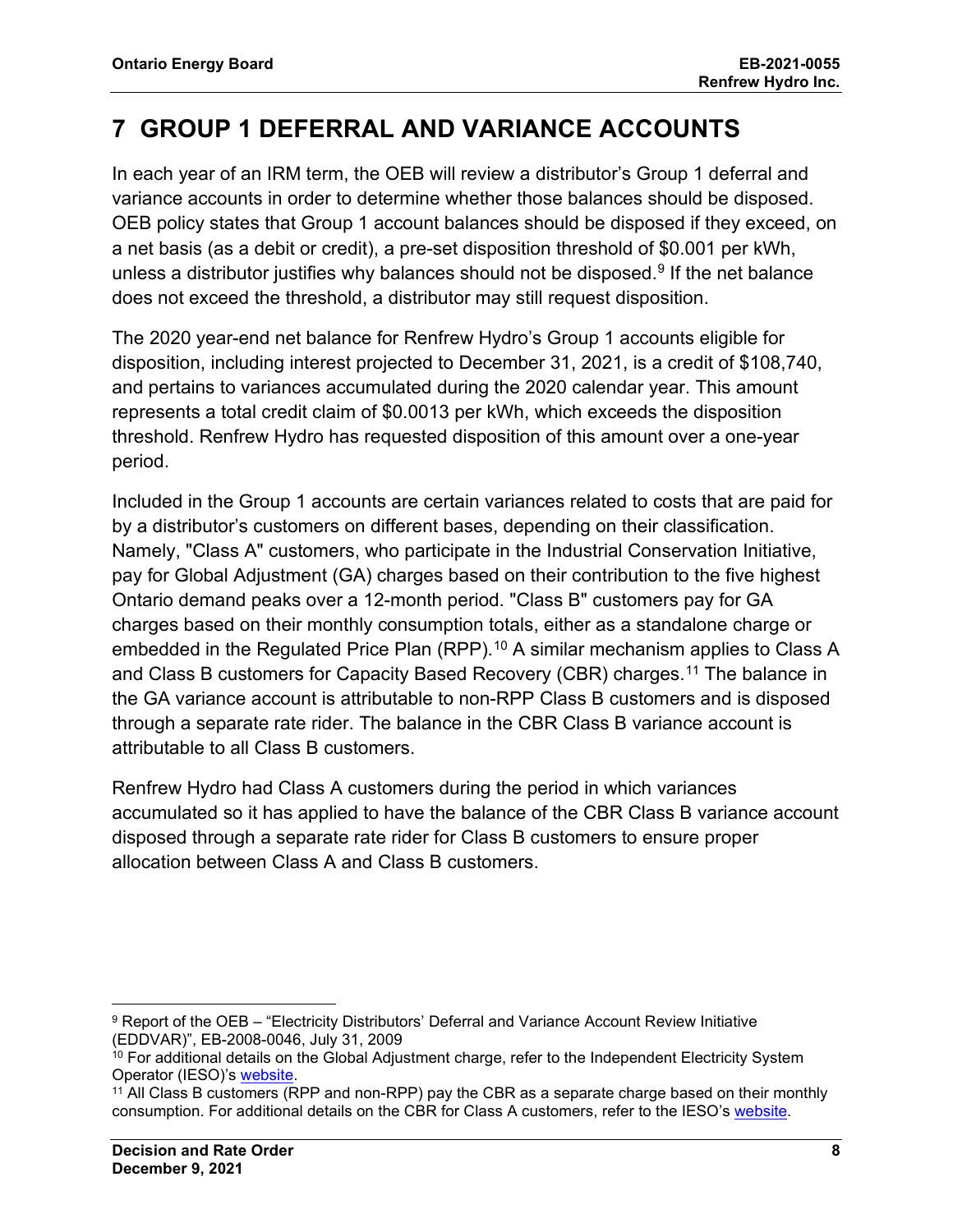### **Findings**

The balances proposed for disposition reconcile with the amounts reported as part of the OEB's *Electricity Reporting and Record-Keeping Requirements.*

The OEB approves the disposition of a credit balance of \$108,740 as of December 31, 2020, including interest projected to December 31, 2021 for Group 1 accounts on a final basis.

Table 7.1 identifies the principal and interest amounts, which the OEB approves for disposition.

| <b>Account</b><br><b>Name</b>                                 | <b>Account</b><br><b>Number</b> | <b>Principal</b><br><b>Balance (\$)</b><br>A | <u>Interest</u><br>Balance (\$)<br>в | Total<br>Claim (\$)<br>$C = A + B$ |
|---------------------------------------------------------------|---------------------------------|----------------------------------------------|--------------------------------------|------------------------------------|
| LV Variance Account                                           | 1550                            | 104, 036                                     | 994                                  | 105,030                            |
| <b>Smart Meter Entity Variance</b><br>Charge                  | 1551                            | (258)                                        | (2)                                  | (260)                              |
| RSVA - Wholesale Market<br>Service Charge                     | 1580                            | (60, 634)                                    | (611)                                | (61, 245)                          |
| Variance WMS - Sub-account<br><b>CBR Class B</b>              | 1580                            | (11, 054)                                    | (112)                                | (11, 166)                          |
| <b>RSVA - Retail Transmission</b><br>Network Charge           | 1584                            | (26, 376)                                    | (299)                                | (26, 675)                          |
| <b>RSVA - Retail Transmission</b><br><b>Connection Charge</b> | 1586                            | 8,649                                        | (11)                                 | 8,638                              |
| <b>RSVA - Power</b>                                           | 1588                            | (90, 797)                                    | (917)                                | (91, 714)                          |
| RSVA - Global Adjustment                                      | 1589                            | (31, 493)                                    | 145                                  | (31, 348)                          |
| <b>Totals for Group 1 accounts</b>                            |                                 | (107, 927)                                   | (813)                                | (108, 740)                         |

### **Table 7.1: Group 1 Deferral and Variance Account Balances**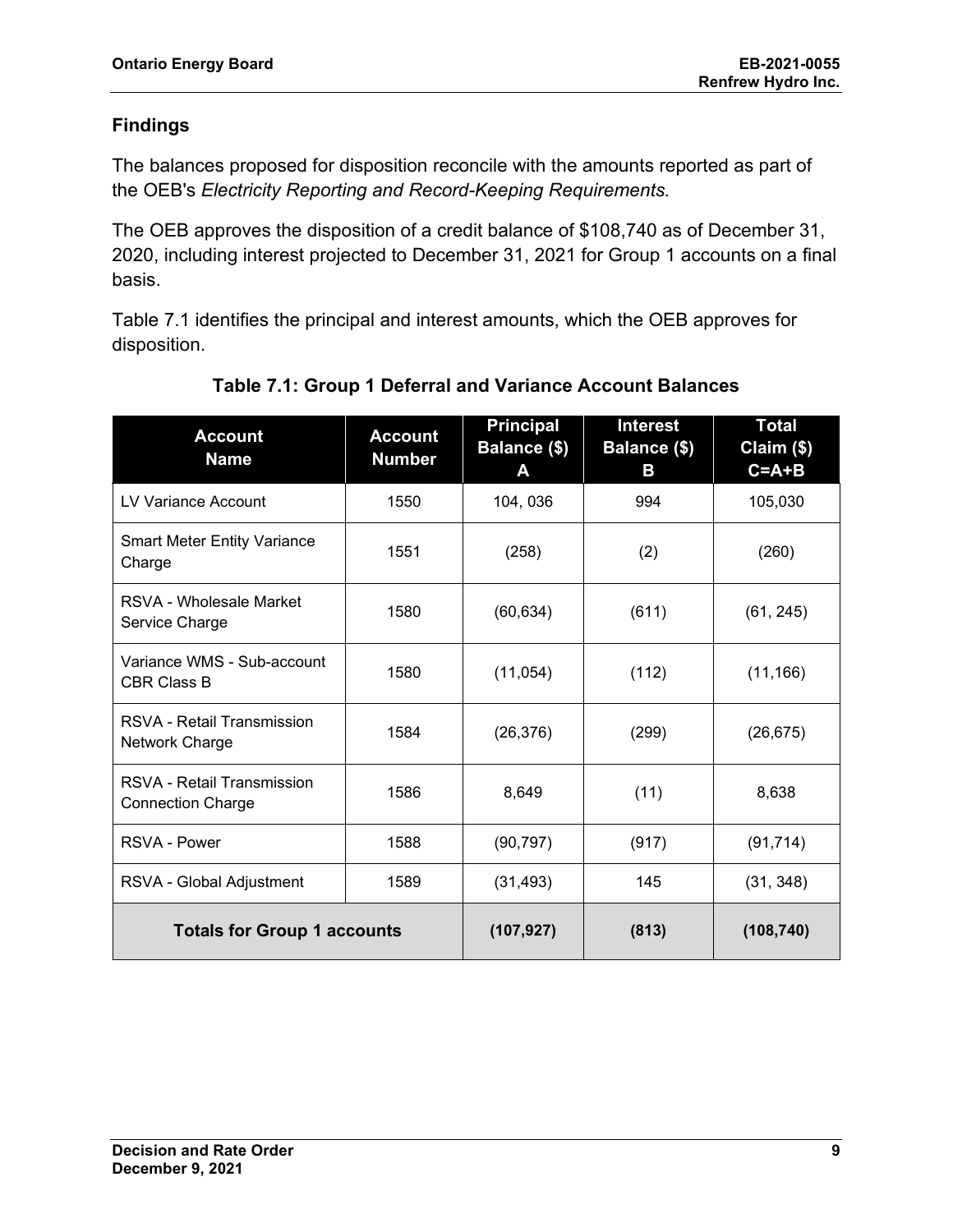The balance of each of the Group 1 accounts approved for disposition shall be transferred to the applicable principal and interest carrying charge sub-accounts of Account 1595. Such transfer shall be pursuant to the requirements specified in the *Accounting Procedures Handbook for Electricity Distributors.*[12](#page-10-0) The date of the transfer must be the same as the effective date for the associated rates, which is generally the start of the rate year.

The OEB approves these balances to be disposed through final rate riders, charges, or payments, as calculated in the Rate Generator Model. The final rate riders, charges, and payments, as applicable, will be in effect over a one-year period from January 1, 2022 to December 31, 2022. [13](#page-10-1)

<span id="page-10-0"></span><sup>&</sup>lt;sup>12</sup> Article 220, Account Descriptions, Accounting Procedures Handbook for Electricity Distributors, effective January 1, 2012

<span id="page-10-1"></span><sup>13</sup> 2022 IRM Rate Generator Model Tab 6.1 GA, Tab 6.1a GA Allocation, Tab 6.2 CBR B, Tab 6.2a CBR B\_Allocation and Tab 7 Calculation of Def-Var RR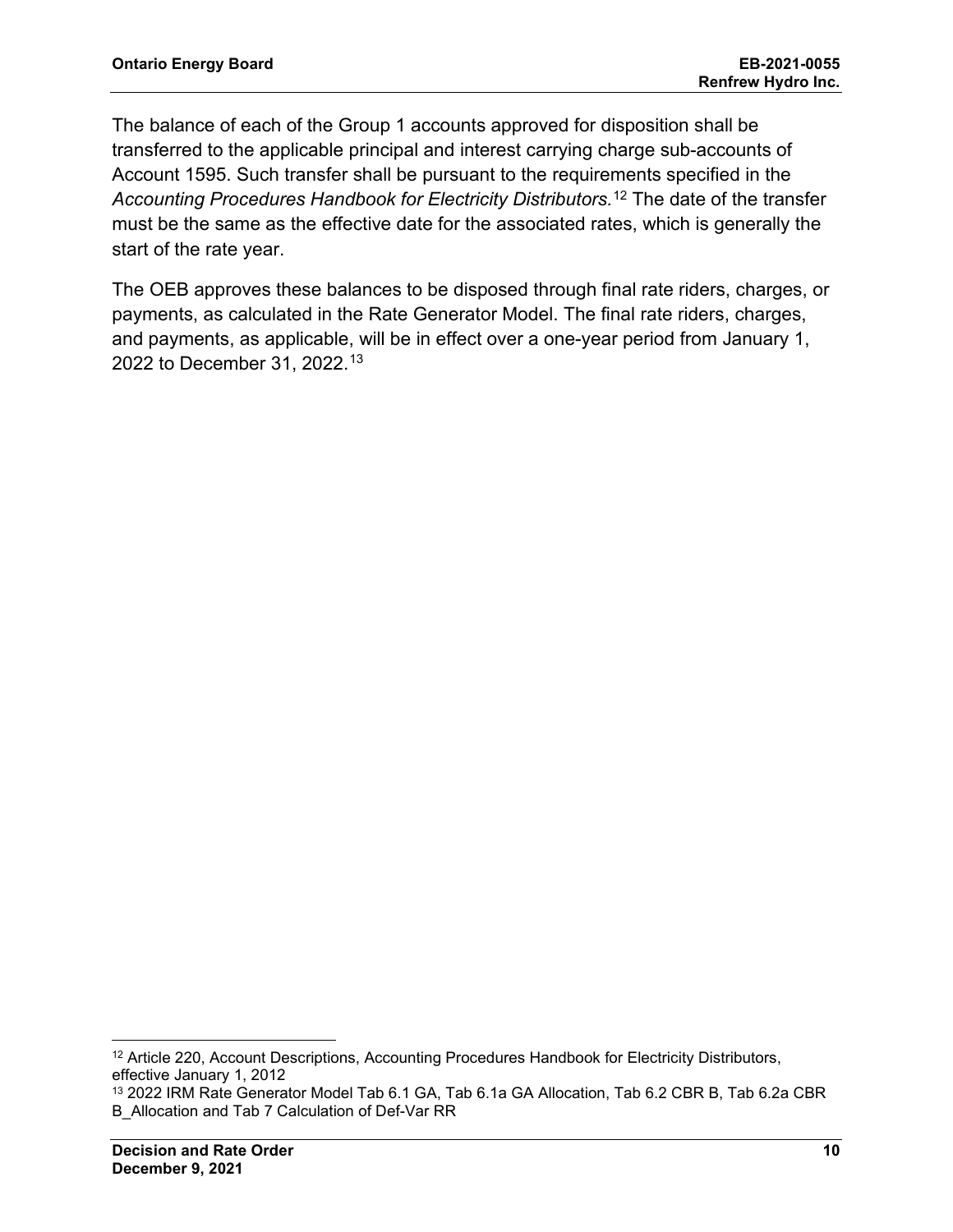## **8 IMPLEMENTATION**

This Decision is accompanied by a Rate Generator Model, applicable supporting models, and a Tariff of Rates and Charges (Schedule A). The Rate Generator Model also incorporates the rates set out in Table 8.1.

| Rate                                                             | per kWh  |
|------------------------------------------------------------------|----------|
| Rural or Remote Electricity Rate Protection (RRRP)               | \$0.0005 |
| Wholesale Market Service (WMS) billed to Class A and B Customers | \$0.0030 |
| Capacity Based Recovery (CBR) billed to Class B Customers        | \$0.0004 |

**Table 8.1: Regulatory Charges**

Each of these rates is a component of the "Regulatory Charge" on a customer's bill, established annually by the OEB through a separate, generic order. The RRRP, WMS and CBR rates were set by the OEB on December 10, 2020. [14](#page-11-0)

The Smart Metering Entity Charge is a component of the "Distribution Charge" on a customer's bill, established by the OEB through a separate order. The Smart Metering Entity Charge was set by the OEB on March 1, 2018.[15](#page-11-1)

In the *Report of the Board: Review of Electricity Distribution Cost Allocation Policy*, [16](#page-11-2) the OEB indicated that it will review the default province-wide microFIT charge annually to ensure it continues to reflect actual costs in accordance with the established methodology. Distributors shall apply the updated value, if applicable, following the OEB's announcement of the microFIT charge for the 2022 rate year.

<span id="page-11-0"></span><sup>14</sup> EB-2020-0276, Decision and Order, December 10, 2020

<span id="page-11-1"></span><sup>15</sup> EB-2017-0290, Decision and Order, March 1, 2018

<span id="page-11-2"></span><sup>16</sup> EB-2010-0219, Report of the Board "Review of Electricity Distribution Cost Allocation Policy", March 31, 2011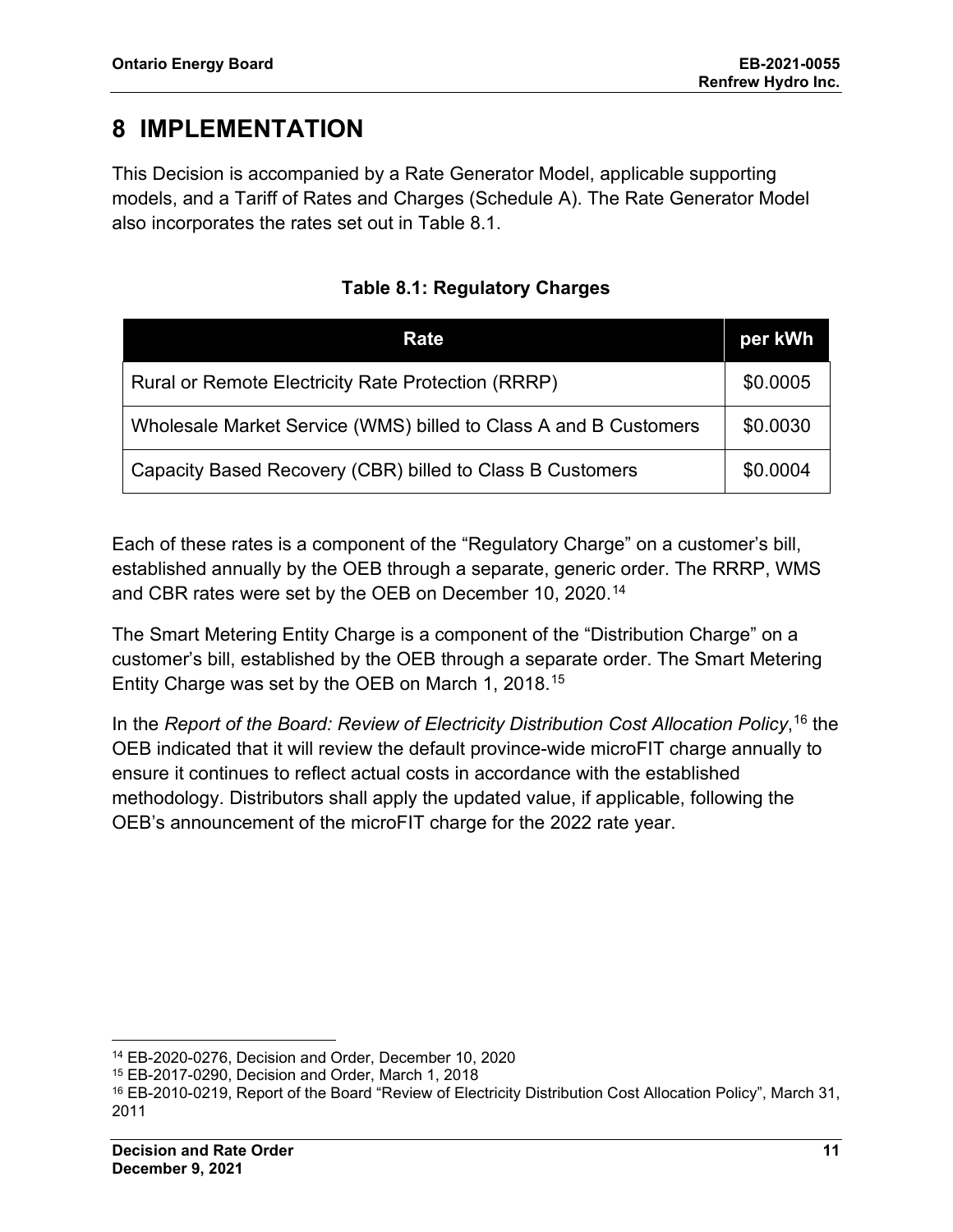## **9 ORDER**

### **THE ONTARIO ENERGY BOARD ORDERS THAT:**

1. The Tariff of Rates and Charges set out in Schedule A of this Decision and Rate Order is approved effective January 1, 2022 for electricity consumed or estimated to have been consumed on and after such date. Renfrew Hydro Inc. shall notify its customers of the rate changes no later than the delivery of the first bill reflecting the new final rates.

### **DATED** at Toronto, **December 9, 2021**

### **ONTARIO ENERGY BOARD**

*Original Signed By*

Christine E. Long **Registrar**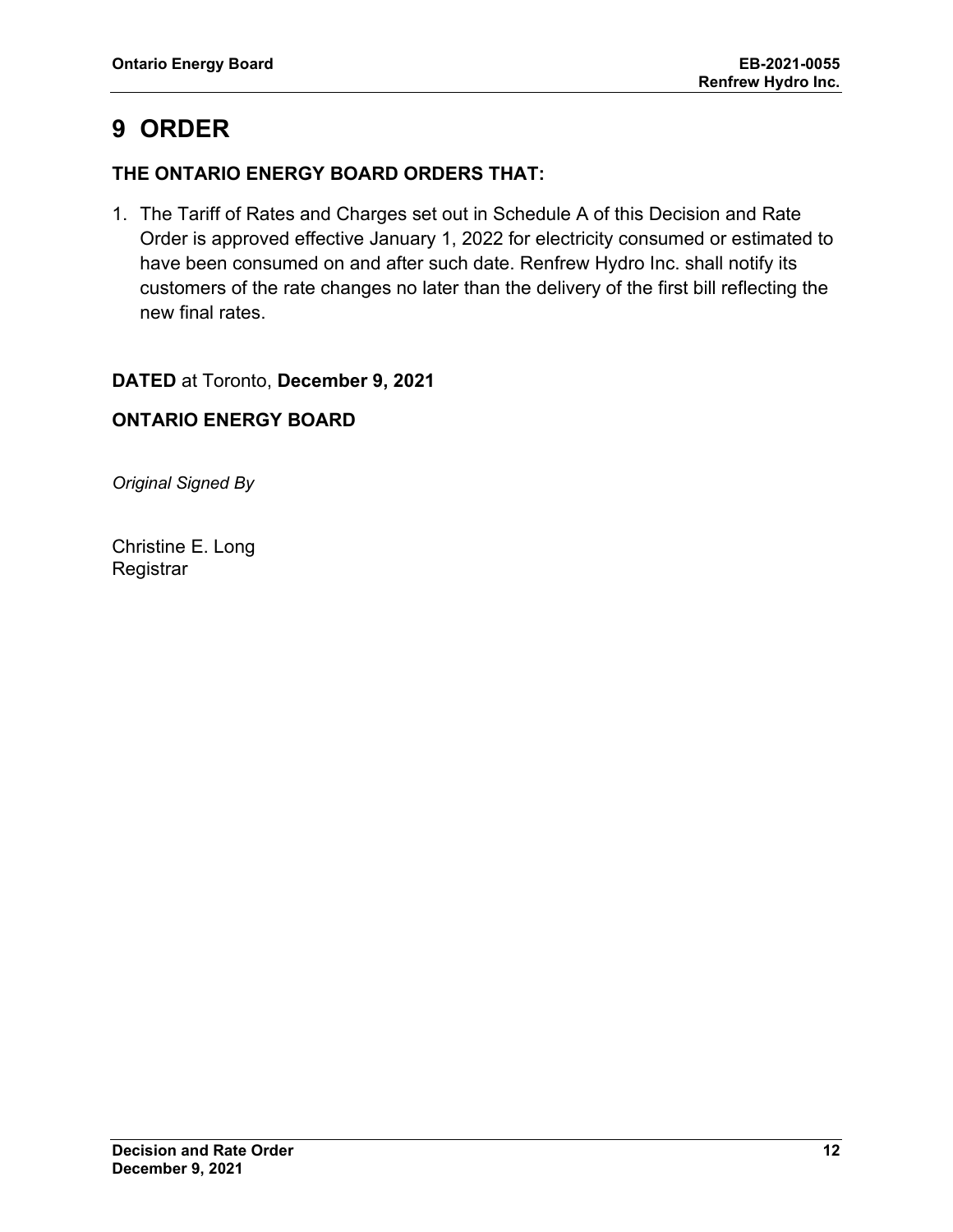**Schedule A To Decision and Rate Order Tariff of Rates and Charges OEB File No: EB-2021-0055 DATED: December 9, 2021**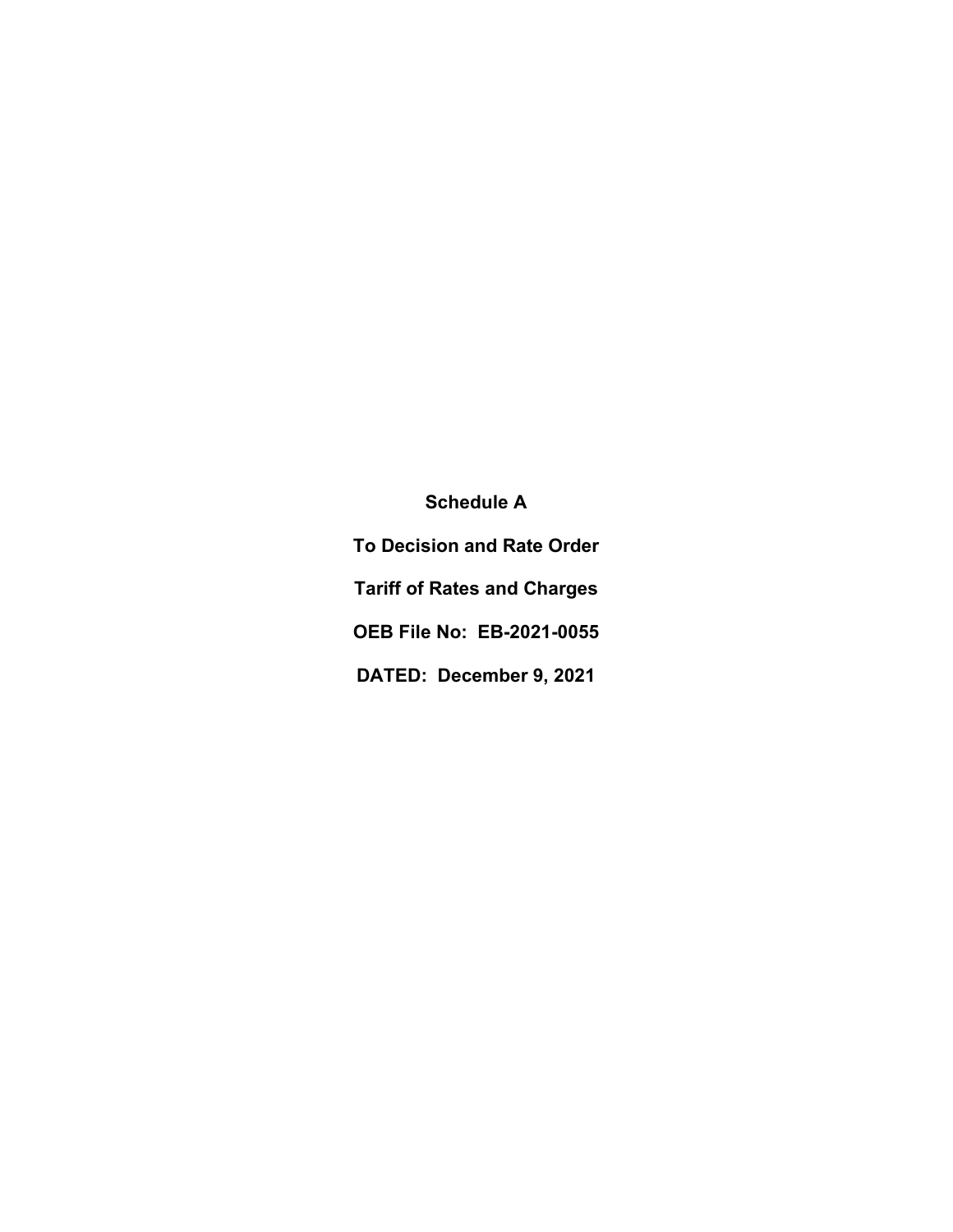#### Effective and Implementation Date January 1, 2022

This schedule supersedes and replaces all previously approved schedules of Rates, Charges and Loss Factors

EB-2021-0055

### RESIDENTIAL SERVICE CLASSIFICATION

This classification applies to an account taking electricity at 750 volts or less where the electricity is used exclusively in a separate metered living accommodation. Customers shall be residing in single-dwelling units that consist of a detached house or one unit of a semi-detached, duplex, triplex or quadruplex house, with a residential zoning. Separately metered dwellings within a town house complex or apartment building also qualify as residential customers. Class B consumers are defined in accordance with O. Reg. 429/04. Further servicing details are available in the distributor's Conditions of Service.

#### APPLICATION

The application of these rates and charges shall be in accordance with the Licence of the Distributor and any Code or Order of the Ontario Energy Board, and amendments thereto as approved by the Ontario Energy Board, which may be applicable to the administration of this schedule.

No rates and charges for the distribution of electricity and charges to meet the costs of any work or service done or furnished for the purpose of the distribution of electricity shall be made except as permitted by this schedule, unless required by the Distributor's Licence or a Code or Order of the Ontario Energy Board, and amendments thereto as approved by the Ontario Energy Board, or as specified herein.

Unless specifically noted, this schedule does not contain any charges for the electricity commodity, be it under the Regulated Price Plan, a contract with a retailer or the wholesale market price, as applicable. In addition, the charges in the MONTHLY RATES AND CHARGES - Regulatory Component of this schedule do not apply to a customer that is an embedded wholesale market participant.

It should be noted that this schedule does not list any charges, assessments or credits that are required by law to be invoiced by a distributor and that are not subject to Ontario Energy Board approval, such as the Global Adjustment and the HST.

#### MONTHLY RATES AND CHARGES - Delivery Component

| Service Charge                                                                                                                                                                                                                                     | \$               | 27.01                |
|----------------------------------------------------------------------------------------------------------------------------------------------------------------------------------------------------------------------------------------------------|------------------|----------------------|
| Smart Metering Entity Charge - effective until December 31, 2022                                                                                                                                                                                   | \$               | 0.57                 |
| Low Voltage Service Rate                                                                                                                                                                                                                           | \$/kWh           | 0.0022               |
| Rate Rider for Disposition of Global Adjustment Account (2022) - effective until December 31, 2022<br>Applicable only for Non-RPP Customers<br>Rate Rider for Disposition of Deferral/Variance Accounts (2022) - effective until December 31, 2022 | \$/kWh<br>\$/kWh | (0.0012)<br>(0.0008) |
| Rate Rider for Disposition of Capacity Based Recovery Account (2022) - effective until December 31, 2022<br>Applicable only for Class B Customers<br>Retail Transmission Rate - Network Service Rate                                               | \$/kWh<br>\$/kWh | (0.0002)<br>0.0062   |
| Retail Transmission Rate - Line and Transformation Connection Service Rate                                                                                                                                                                         | \$/kWh           | 0.0047               |

| Wholesale Market Service Rate (WMS) - not including CBR          | \$/kWh | 0.0030 |
|------------------------------------------------------------------|--------|--------|
| Capacity Based Recovery (CBR) - Applicable for Class B Customers | \$/kWh | 0.0004 |
| Rural or Remote Electricity Rate Protection Charge (RRRP)        | \$/kWh | 0.0005 |
| Standard Supply Service - Administrative Charge (if applicable)  |        | 0.25   |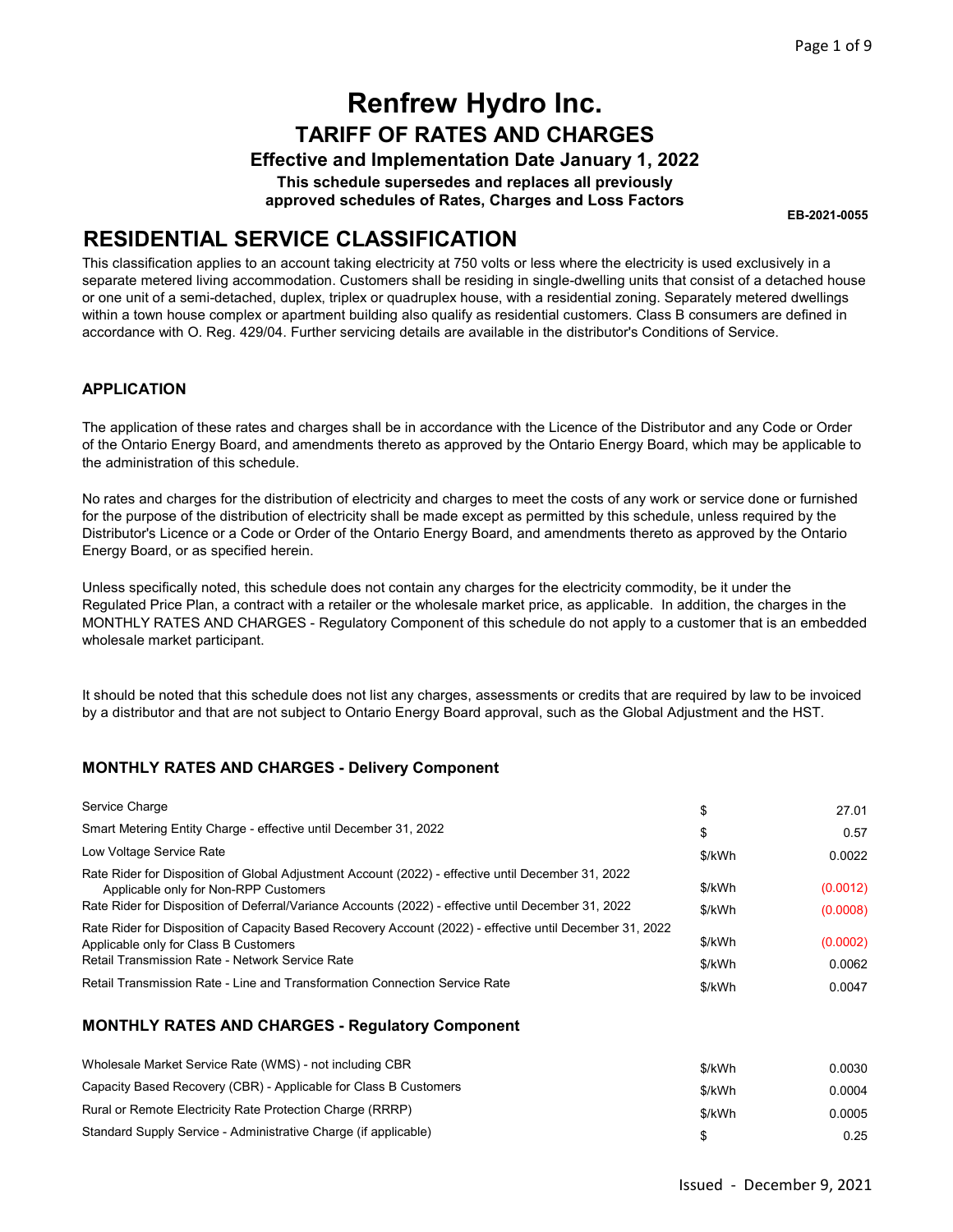#### Effective and Implementation Date January 1, 2022

This schedule supersedes and replaces all previously approved schedules of Rates, Charges and Loss Factors

EB-2021-0055

### GENERAL SERVICE LESS THAN 50 KW SERVICE CLASSIFICATION

This classification applies to a non residential account taking electricity at 750 volts or less whose average monthly maximum demand is less than, or is forecast to be less than, 50 kW. Class B consumers are defined in accordance with O. Reg. 429/04. Further servicing details are available in the distributor's Conditions of Service.

#### APPLICATION

The application of these rates and charges shall be in accordance with the Licence of the Distributor and any Code or Order of the Ontario Energy Board, and amendments thereto as approved by the Ontario Energy Board, which may be applicable to the administration of this schedule.

No rates and charges for the distribution of electricity and charges to meet the costs of any work or service done or furnished for the purpose of the distribution of electricity shall be made except as permitted by this schedule, unless required by the Distributor's Licence or a Code or Order of the Ontario Energy Board, and amendments thereto as approved by the Ontario Energy Board, or as specified herein.

Unless specifically noted, this schedule does not contain any charges for the electricity commodity, be it under the Regulated Price Plan, a contract with a retailer or the wholesale market price, as applicable. In addition, the charges in the MONTHLY RATES AND CHARGES - Regulatory Component of this schedule do not apply to a customer that is an embedded wholesale market participant.

It should be noted that this schedule does not list any charges, assessments or credits that are required by law to be invoiced by a distributor and that are not subject to Ontario Energy Board approval, such as the Global Adjustment and the HST.

#### MONTHLY RATES AND CHARGES - Delivery Component

| Service Charge                                                                                                                                                                                                                                     | \$               | 34.01                |
|----------------------------------------------------------------------------------------------------------------------------------------------------------------------------------------------------------------------------------------------------|------------------|----------------------|
| Smart Metering Entity Charge - effective until December 31, 2022                                                                                                                                                                                   | \$               | 0.57                 |
| Distribution Volumetric Rate                                                                                                                                                                                                                       | \$/kWh           | 0.0167               |
| Low Voltage Service Rate                                                                                                                                                                                                                           | \$/kWh           | 0.0020               |
| Rate Rider for Disposition of Global Adjustment Account (2022) - effective until December 31, 2022<br>Applicable only for Non-RPP Customers<br>Rate Rider for Disposition of Deferral/Variance Accounts (2022) - effective until December 31, 2022 | \$/kWh<br>\$/kWh | (0.0012)<br>(0.0008) |
| Rate Rider for Disposition of Capacity Based Recovery Account (2022) - effective until December 31, 2022<br>Applicable only for Class B Customers<br>Retail Transmission Rate - Network Service Rate                                               | \$/kWh<br>\$/kWh | (0.0002)<br>0.0056   |
| Retail Transmission Rate - Line and Transformation Connection Service Rate                                                                                                                                                                         | \$/kWh           | 0.0043               |

| Wholesale Market Service Rate (WMS) - not including CBR          | \$/kWh | 0.0030 |
|------------------------------------------------------------------|--------|--------|
| Capacity Based Recovery (CBR) - Applicable for Class B Customers | \$/kWh | 0.0004 |
| Rural or Remote Electricity Rate Protection Charge (RRRP)        | \$/kWh | 0.0005 |
| Standard Supply Service - Administrative Charge (if applicable)  |        | 0.25   |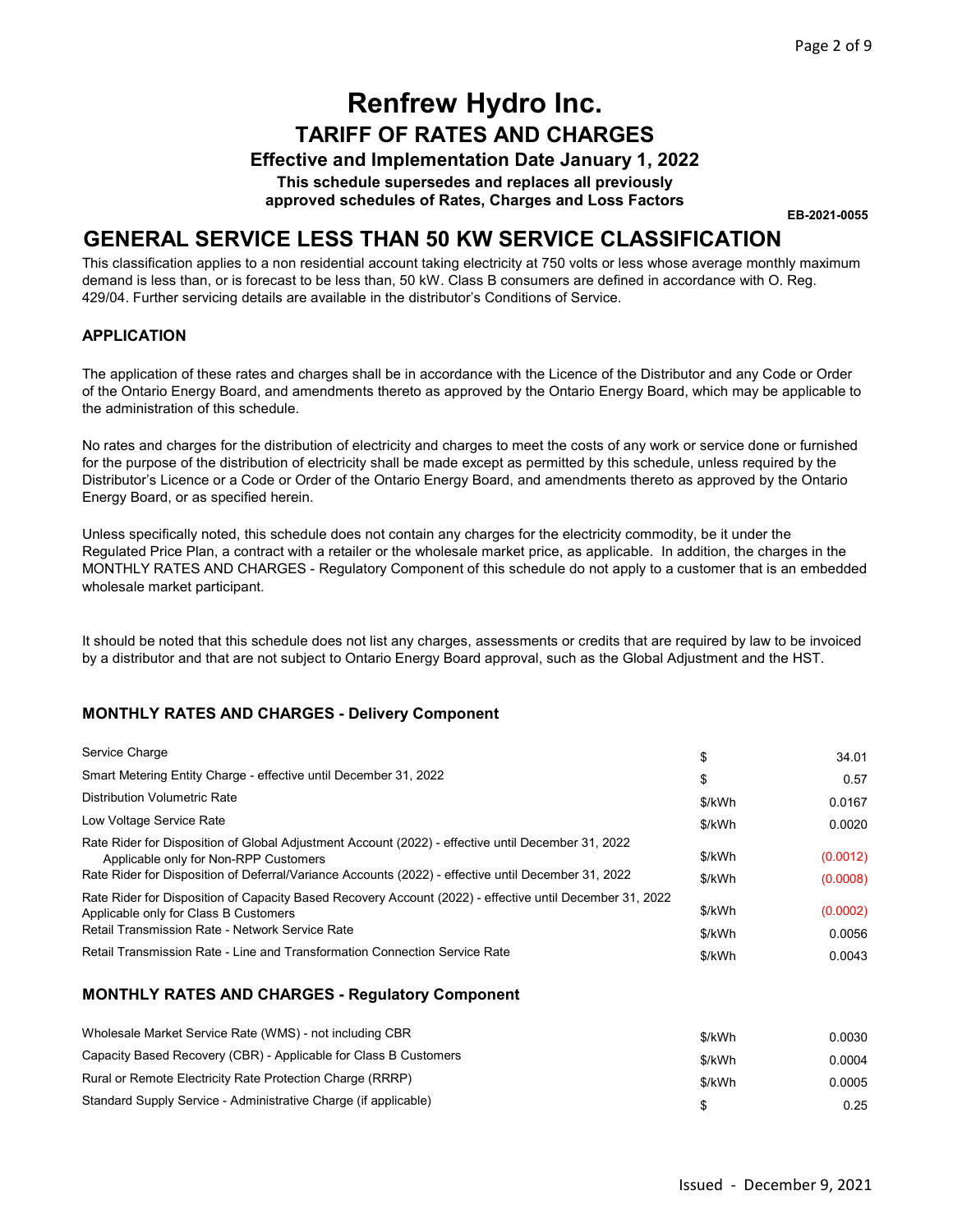Effective and Implementation Date January 1, 2022

This schedule supersedes and replaces all previously approved schedules of Rates, Charges and Loss Factors

EB-2021-0055

### GENERAL SERVICE 50 TO 4,999 KW SERVICE CLASSIFICATION

This classification applies to a non residential account whose average monthly maximum demand used for billing purposes is equal to or greater than, or is forecast to be equal to or greater than, 50 kW but less than 5,000 kW. Class A and Class B consumers are defined in accordance with O. Reg. 429/04. Further servicing details are available in the distributor's Conditions of Service.

#### APPLICATION

The application of these rates and charges shall be in accordance with the Licence of the Distributor and any Code or Order of the Ontario Energy Board, and amendments thereto as approved by the Ontario Energy Board, which may be applicable to the administration of this schedule.

No rates and charges for the distribution of electricity and charges to meet the costs of any work or service done or furnished for the purpose of the distribution of electricity shall be made except as permitted by this schedule, unless required by the Distributor's Licence or a Code or Order of the Ontario Energy Board, and amendments thereto as approved by the Ontario Energy Board, or as specified herein.

Unless specifically noted, this schedule does not contain any charges for the electricity commodity, be it under the Regulated Price Plan, a contract with a retailer or the wholesale market price, as applicable. In addition, the charges in the MONTHLY RATES AND CHARGES - Regulatory Component of this schedule do not apply to a customer that is an embedded wholesale market participant.

If included in the following listing of monthly rates and charges, the rate rider for the disposition of WMS - Sub-account CBR Class B is not applicable to wholesale market participants (WMP), customers that transitioned between Class A and Class B during the variance account accumulation period, or to customers that were in Class A for the entire period. Customers who transitioned are to be charged or refunded their share of the variance disposed through customer specific billing adjustments. This rate rider is to be consistently applied for the entire period to the sunset date of the rate rider. In addition, this rate rider is applicable to all new Class B customers.

If included in the following listing of monthly rates and charges, the rate rider for the disposition of Global Adjustment is only applicable to non-RPP Class B customers. It is not applicable to WMP, customers that transitioned between Class A and Class B during the variance account accumulation period, or to customers that were in Class A for the entire period. Customers who transitioned are to be charged or refunded their share of the variance disposed through customer specific billing adjustments. This rate rider is to be consistently applied for the entire period to the sunset date of the rate rider. In addition, this rate rider is applicable to all new non-RPP Class B customers.

It should be noted that this schedule does not list any charges, assessments or credits that are required by law to be invoiced by a distributor and that are not subject to Ontario Energy Board approval, such as the Global Adjustment and the HST.

#### MONTHLY RATES AND CHARGES - Delivery Component

| Service Charge                                                                                                                              |        | 215.86   |
|---------------------------------------------------------------------------------------------------------------------------------------------|--------|----------|
| Distribution Volumetric Rate                                                                                                                | \$/kW  | 3.2657   |
| Low Voltage Service Rate                                                                                                                    | \$/kW  | 0.7587   |
| Rate Rider for Disposition of Global Adjustment Account (2022) - effective until December 31, 2022<br>Applicable only for Non-RPP Customers | \$/kWh | (0.0012) |
| Rate Rider for Disposition of Deferral/Variance Accounts (2022) - effective until December 31, 2022                                         | \$/kW  | (0.3411) |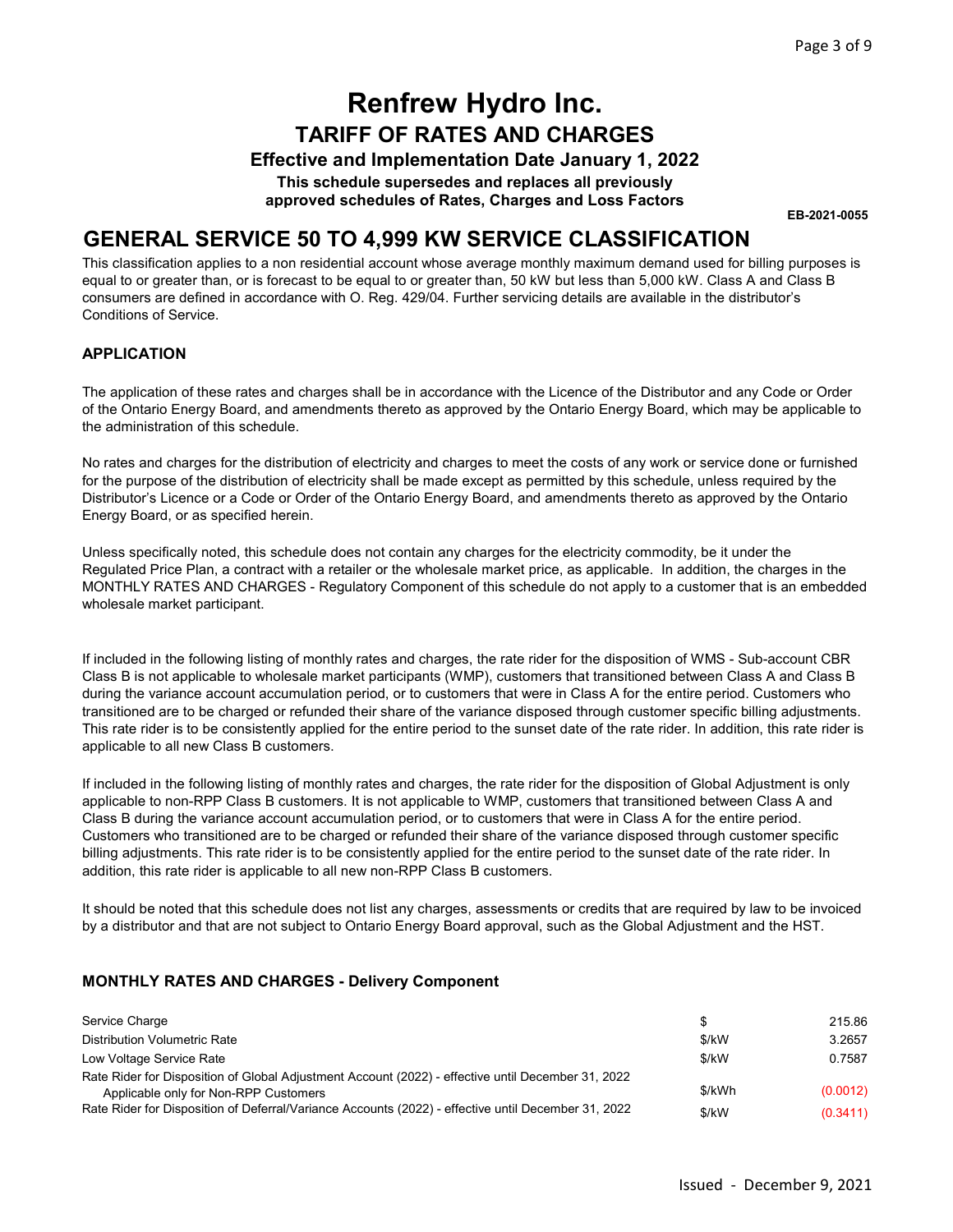### Effective and Implementation Date January 1, 2022

This schedule supersedes and replaces all previously

#### approved schedules of Rates, Charges and Loss Factors

EB-2021-0055

| Rate Rider for Disposition of Capacity Based Recovery Account (2022) - effective until December 31, 2022 |       |          |
|----------------------------------------------------------------------------------------------------------|-------|----------|
| Applicable only for Class B Customers                                                                    | \$/kW | (0.0633) |
| Retail Transmission Rate - Network Service Rate                                                          | \$/kW | 2.3094   |
| Retail Transmission Rate - Line and Transformation Connection Service Rate                               | \$/kW | .6409    |
|                                                                                                          |       |          |

| Wholesale Market Service Rate (WMS) - not including CBR          | \$/kWh | 0.0030 |
|------------------------------------------------------------------|--------|--------|
| Capacity Based Recovery (CBR) - Applicable for Class B Customers | \$/kWh | 0.0004 |
| Rural or Remote Electricity Rate Protection Charge (RRRP)        | \$/kWh | 0.0005 |
| Standard Supply Service - Administrative Charge (if applicable)  |        | 0.25   |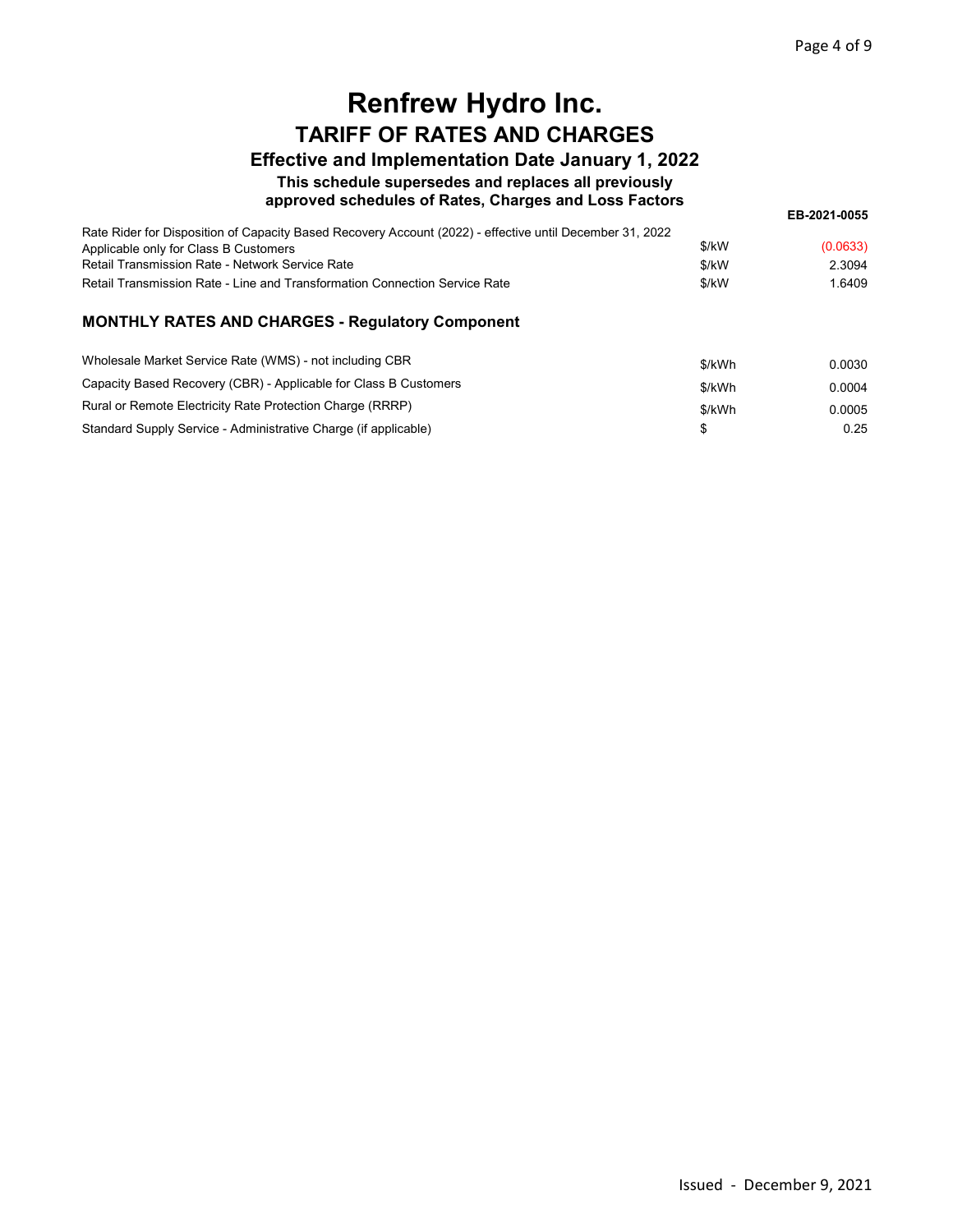#### Effective and Implementation Date January 1, 2022

This schedule supersedes and replaces all previously approved schedules of Rates, Charges and Loss Factors

EB-2021-0055

### UNMETERED SCATTERED LOAD SERVICE CLASSIFICATION

This classification applies to an account taking electricity at 750 volts or less whose average monthly maximum demand is less than, or is forecast to be less than, 50 kW and the consumption is unmetered. Such connections include cable TV power packs, bus shelters, telephone booths, traffic lights, railway crossings, etc. The customer will provide detailed manufacturer information/documentation with regard to electrical consumption of the unmetered load. Class B consumers are defined in accordance with O. Reg. 429/04. Further servicing details are available in the distributor's Conditions of Service.

#### APPLICATION

The application of these rates and charges shall be in accordance with the Licence of the Distributor and any Code or Order of the Ontario Energy Board, and amendments thereto as approved by the Ontario Energy Board, which may be applicable to the administration of this schedule.

No rates and charges for the distribution of electricity and charges to meet the costs of any work or service done or furnished for the purpose of the distribution of electricity shall be made except as permitted by this schedule, unless required by the Distributor's Licence or a Code or Order of the Ontario Energy Board, and amendments thereto as approved by the Ontario Energy Board, or as specified herein.

Unless specifically noted, this schedule does not contain any charges for the electricity commodity, be it under the Regulated Price Plan, a contract with a retailer or the wholesale market price, as applicable. In addition, the charges in the MONTHLY RATES AND CHARGES - Regulatory Component of this schedule do not apply to a customer that is an embedded wholesale market participant.

It should be noted that this schedule does not list any charges, assessments or credits that are required by law to be invoiced by a distributor and that are not subject to Ontario Energy Board approval, such as the Global Adjustment and the HST.

#### MONTHLY RATES AND CHARGES - Delivery Component

| Service Charge (per customer)                                                                                                                                                                                                                      | \$               | 22.67                |
|----------------------------------------------------------------------------------------------------------------------------------------------------------------------------------------------------------------------------------------------------|------------------|----------------------|
| Distribution Volumetric Rate                                                                                                                                                                                                                       | \$/kWh           | 0.0016               |
| Low Voltage Service Rate                                                                                                                                                                                                                           | \$/kWh           | 0.0020               |
| Rate Rider for Disposition of Global Adjustment Account (2022) - effective until December 31, 2022<br>Applicable only for Non-RPP Customers<br>Rate Rider for Disposition of Deferral/Variance Accounts (2022) - effective until December 31, 2022 | \$/kWh<br>\$/kWh | (0.0012)<br>(0.0008) |
| Rate Rider for Disposition of Capacity Based Recovery Account (2022) - effective until December 31, 2022<br>Applicable only for Class B Customers<br>Retail Transmission Rate - Network Service Rate                                               | \$/kWh<br>\$/kWh | (0.0002)<br>0.0056   |
| Retail Transmission Rate - Line and Transformation Connection Service Rate                                                                                                                                                                         | \$/kWh           | 0.0043               |

| Wholesale Market Service Rate (WMS) - not including CBR          | \$/kWh | 0.0030 |
|------------------------------------------------------------------|--------|--------|
| Capacity Based Recovery (CBR) - Applicable for Class B Customers | \$/kWh | 0.0004 |
| Rural or Remote Electricity Rate Protection Charge (RRRP)        | \$/kWh | 0.0005 |
| Standard Supply Service - Administrative Charge (if applicable)  |        | 0.25   |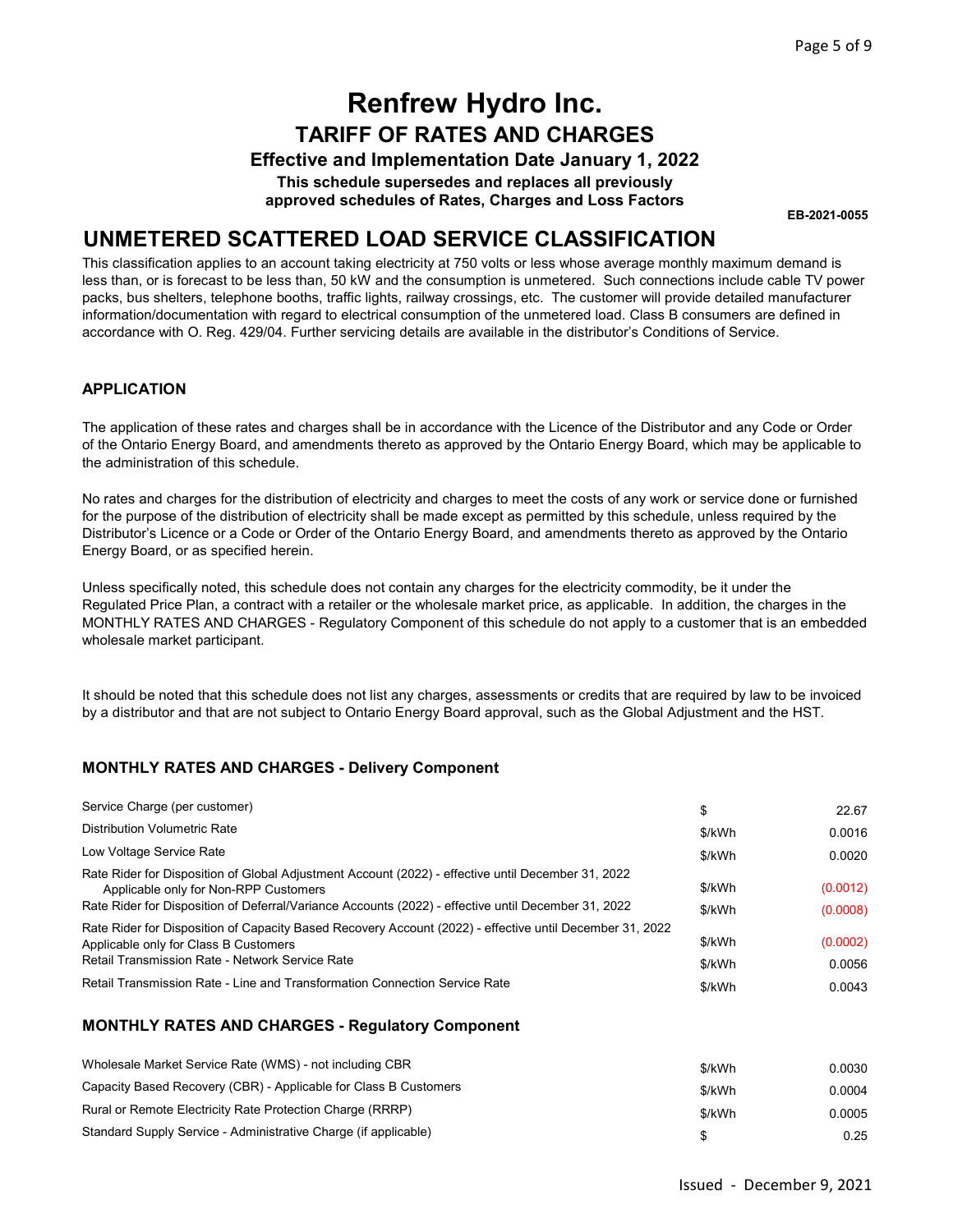#### Effective and Implementation Date January 1, 2022

This schedule supersedes and replaces all previously approved schedules of Rates, Charges and Loss Factors

EB-2021-0055

### STREET LIGHTING SERVICE CLASSIFICATION

This classification applies to an account for roadway lighting with a Municipality, Regional Municipality, Ministry of Transportation and private roadway lighting, controlled by photo cells. The consumption for these customers will be based on the calculated connected load times the required lighting times established in the approved Ontario Energy Board street lighting load shape template. Class B consumers are defined in accordance with O. Reg. 429/04. Further servicing details are available in the distributor's Conditions of Service.

#### APPLICATION

The application of these rates and charges shall be in accordance with the Licence of the Distributor and any Code or Order of the Ontario Energy Board, and amendments thereto as approved by the Ontario Energy Board, which may be applicable to the administration of this schedule.

No rates and charges for the distribution of electricity and charges to meet the costs of any work or service done or furnished for the purpose of the distribution of electricity shall be made except as permitted by this schedule, unless required by the Distributor's Licence or a Code or Order of the Ontario Energy Board, and amendments thereto as approved by the Ontario Energy Board, or as specified herein.

Unless specifically noted, this schedule does not contain any charges for the electricity commodity, be it under the Regulated Price Plan, a contract with a retailer or the wholesale market price, as applicable. In addition, the charges in the MONTHLY RATES AND CHARGES - Regulatory Component of this schedule do not apply to a customer that is an embedded wholesale market participant.

It should be noted that this schedule does not list any charges, assessments or credits that are required by law to be invoiced by a distributor and that are not subject to Ontario Energy Board approval, such as the Global Adjustment and the HST.

#### MONTHLY RATES AND CHARGES - Delivery Component

| Service Charge (per connection)                                                                                                                                                                                                                    | \$                | 2.13                 |
|----------------------------------------------------------------------------------------------------------------------------------------------------------------------------------------------------------------------------------------------------|-------------------|----------------------|
| Distribution Volumetric Rate                                                                                                                                                                                                                       | \$/kW             | 4.4990               |
| Low Voltage Service Rate                                                                                                                                                                                                                           | \$/kW             | 0.5865               |
| Rate Rider for Disposition of Global Adjustment Account (2022) - effective until December 31, 2022<br>Applicable only for Non-RPP Customers<br>Rate Rider for Disposition of Deferral/Variance Accounts (2022) - effective until December 31, 2022 | \$/kWh<br>$$$ /kW | (0.0012)<br>(0.2808) |
| Rate Rider for Disposition of Capacity Based Recovery Account (2022) - effective until December 31, 2022<br>Applicable only for Class B Customers<br>Retail Transmission Rate - Network Service Rate                                               | \$/kW<br>\$/kW    | (0.0564)<br>1.7417   |
| Retail Transmission Rate - Line and Transformation Connection Service Rate                                                                                                                                                                         | \$/kW             | 1.2686               |

| Wholesale Market Service Rate (WMS) - not including CBR          | \$/kWh | 0.0030 |
|------------------------------------------------------------------|--------|--------|
| Capacity Based Recovery (CBR) - Applicable for Class B Customers | \$/kWh | 0.0004 |
| Rural or Remote Electricity Rate Protection Charge (RRRP)        | \$/kWh | 0.0005 |
| Standard Supply Service - Administrative Charge (if applicable)  |        | 0.25   |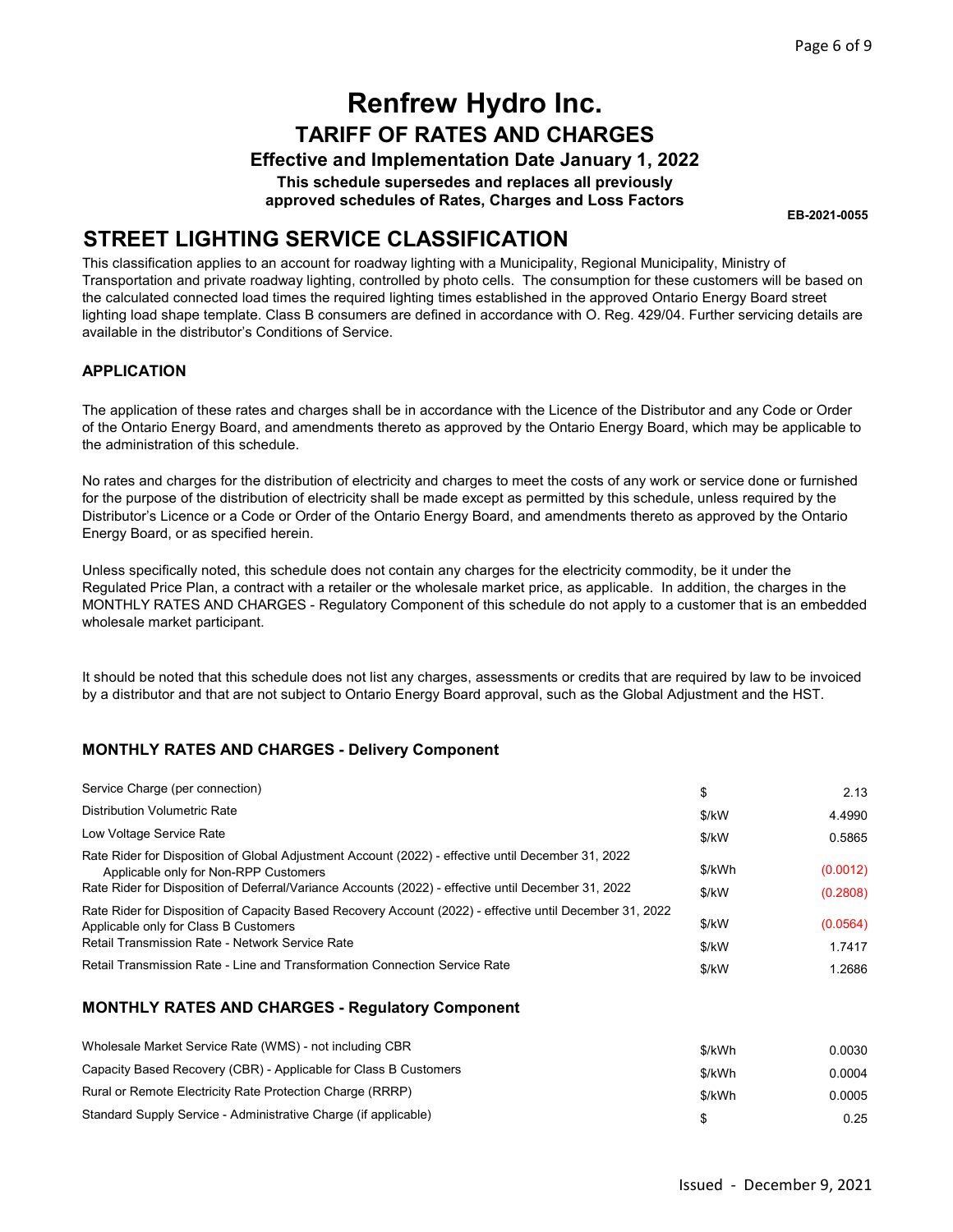#### Effective and Implementation Date January 1, 2022

This schedule supersedes and replaces all previously

approved schedules of Rates, Charges and Loss Factors

EB-2021-0055

### microFIT SERVICE CLASSIFICATION

This classification applies to an electricity generation facility contracted under the Independent Electricity System Operator's microFIT program and connected to the distributor's distribution system. Further servicing details are available in the distributor's Conditions of Service.

#### APPLICATION

The application of these rates and charges shall be in accordance with the Licence of the Distributor and any Code or Order of the Ontario Energy Board, and amendments thereto as approved by the Ontario Energy Board, which may be applicable to the administration of this schedule.

No rates and charges for the distribution of electricity and charges to meet the costs of any work or service done or furnished for the purpose of the distribution of electricity shall be made except as permitted by this schedule, unless required by the Distributor's Licence or a Code or Order of the Ontario Energy Board, and amendments thereto as approved by the Ontario Energy Board, or as specified herein.

Unless specifically noted, this schedule does not contain any charges for the electricity commodity, be it under the Regulated Price Plan, a contract with a retailer or the wholesale market price, as applicable.

It should be noted that this schedule does not list any charges, assessments or credits that are required by law to be invoiced by a distributor and that are not subject to Ontario Energy Board approval, such as the Global Adjustment and the HST.

#### MONTHLY RATES AND CHARGES - Delivery Component

| Service Charge                                                                          |       | 10.00  |
|-----------------------------------------------------------------------------------------|-------|--------|
| <b>ALLOWANCES</b>                                                                       |       |        |
| Transformer Allowance for Ownership - per kW of billing demand/month                    | \$/kW | (0.60) |
| Primary Metering Allowance for Transformer Losses - applied to measured demand & energy | %     | (1.00) |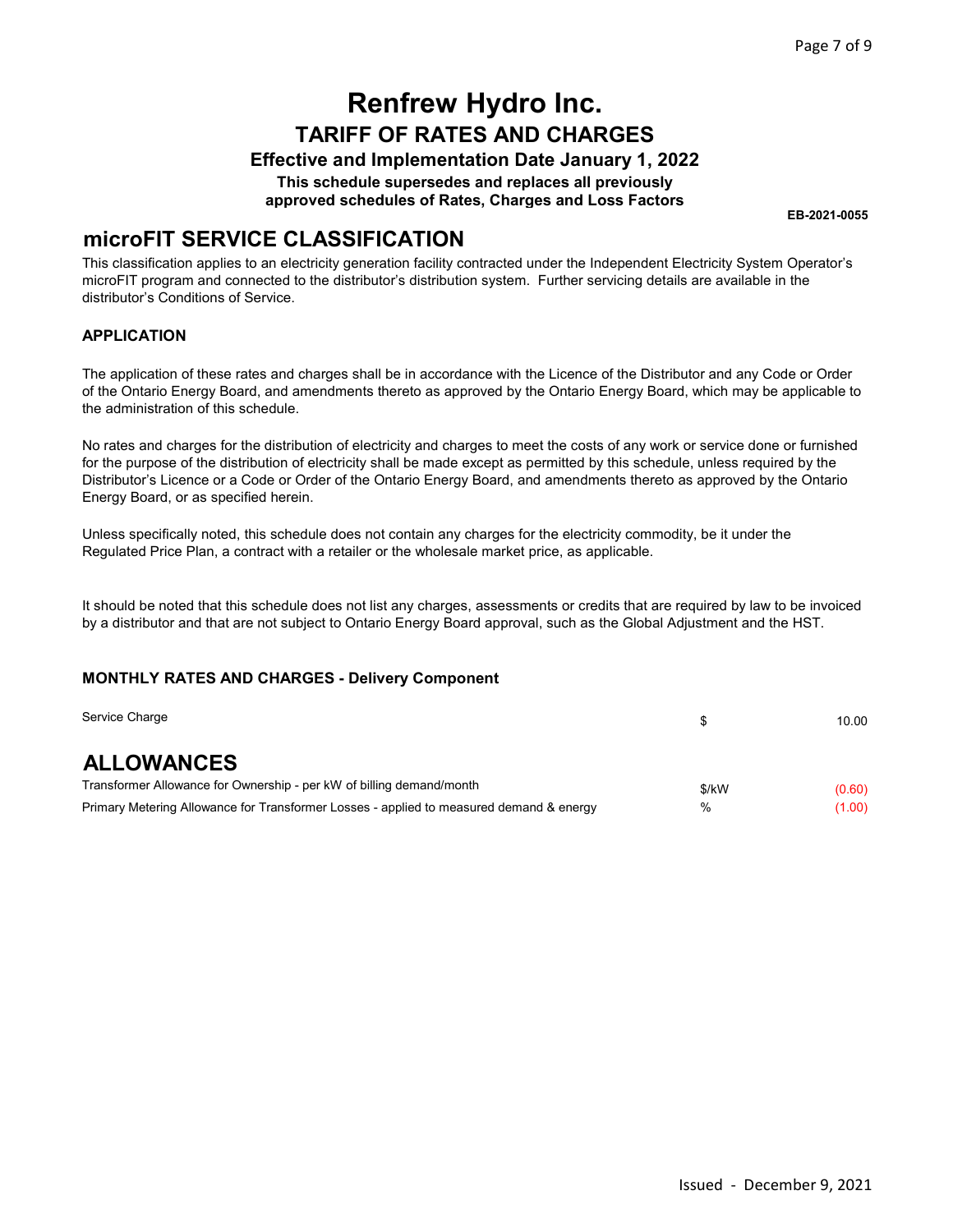### Effective and Implementation Date January 1, 2022

This schedule supersedes and replaces all previously

approved schedules of Rates, Charges and Loss Factors

EB-2021-0055

### SPECIFIC SERVICE CHARGES

The application of these rates and charges shall be in accordance with the Licence of the Distributor and any Code or Order of the Ontario Energy Board, and amendments thereto as approved by the Ontario Energy Board, which may be applicable to the administration of this schedule.

No charges to meet the costs of any work or service done or furnished for the purpose of the distribution of electricity shall be made except as permitted by this schedule, unless required by the Distributor's Licence or a Code or Order of the Ontario Energy Board, and amendments thereto as approved by the Ontario Energy Board, or as specified herein.

It should be noted that this schedule does not list any charges, assessments, or credits that are required by law to be invoiced by a distributor and that are not subject to Ontario Energy Board approval, such as the Global Adjustment and the HST.

| <b>Customer Administration</b>                                                                                                              |    |       |
|---------------------------------------------------------------------------------------------------------------------------------------------|----|-------|
| Easement letter                                                                                                                             | \$ | 15.00 |
| Account history                                                                                                                             | \$ | 15.00 |
| Arrears certificate                                                                                                                         | \$ | 15.00 |
| Account set up charge/change of occupancy charge (plus credit agency costs if applicable)                                                   | S  | 30.00 |
| Returned cheque (plus bank charges)                                                                                                         | \$ | 15.00 |
| <b>Non-Payment of Account</b>                                                                                                               |    |       |
| Late payment - per month<br>(effective annual rate 19.56% per annum or 0.04896% compounded daily rate)                                      | %  | 1.50  |
| Reconnection at meter - during regular hours                                                                                                | \$ | 65.00 |
| <b>Other</b>                                                                                                                                |    |       |
| Specific charge for access to the power poles - \$/pole/year<br>(with the exception of wireless attachments) - Approved on an Interim Basis | \$ | 44.50 |